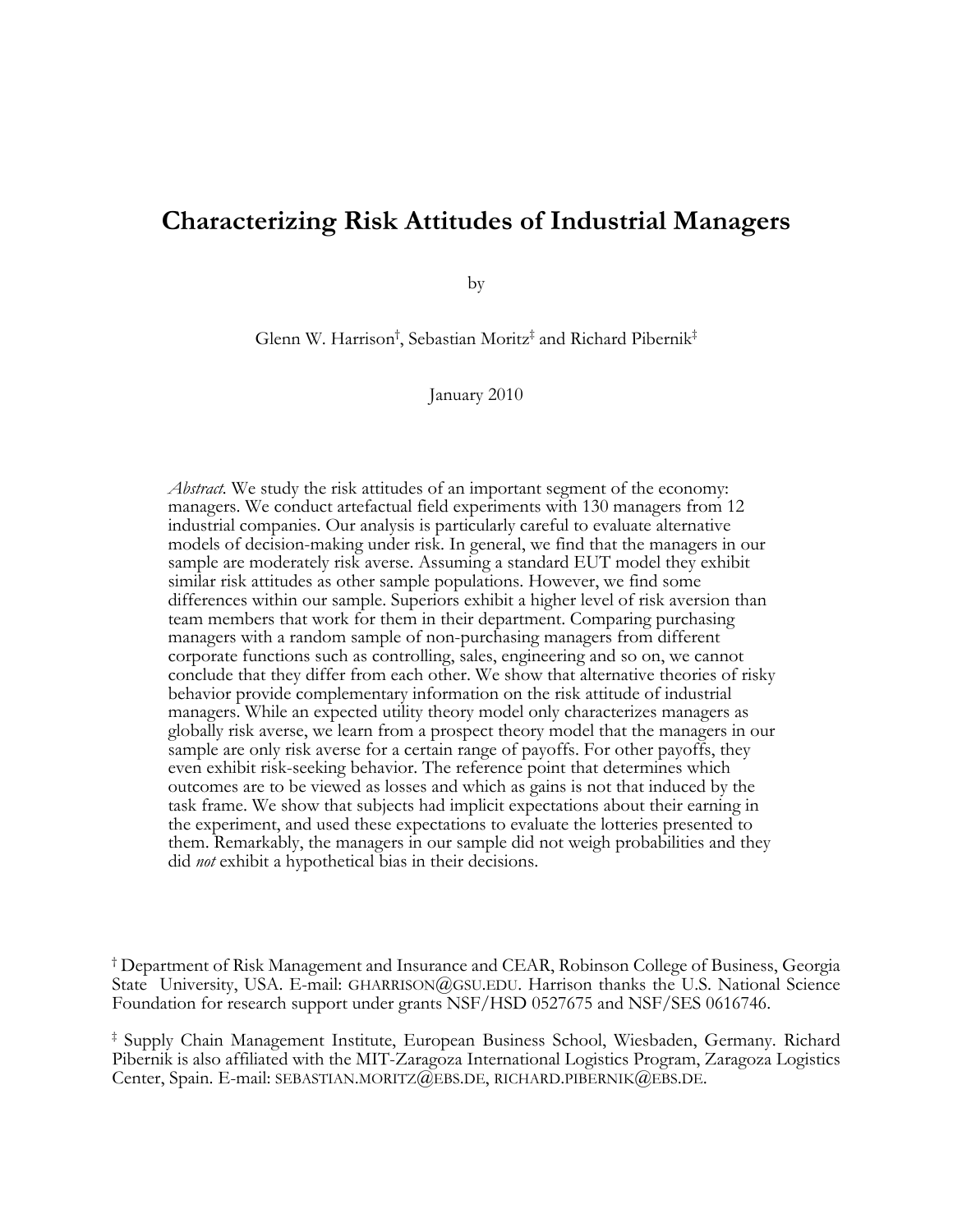## **1. Introduction**

Experimental procedures to elicit risk preferences have been applied to study risk attitudes of subjects in laboratory environments and in the field. The main focus of the laboratory studies have been university students, but many of the field experiments have started to consider the attitudes of target populations. We provide a comprehensive characterization of the risk attitudes of actual industrial managers. We use data obtained from an artefactual field experiment involving 130 managers from 12 industrial companies in Germany, Austria and Switzerland. The risk attitudes of industrial managers are of particular interest because they routinely make risk management decisions that involve significant stakes.

Industrial managers represent a relatively homogenous group of subjects. Middle and upper management are predominantly male and have degrees in engineering or business administration. Moreover, industrial managers are a self-selected group of individuals with similar professional interests in specific managerial tasks, and routinely face situations in which they have to decide over risky prospects. For instance, a large fraction of the managers in our sample are industrial purchasing managers. Typically, purchasing managers have to assess suppliers based on a trade-off between purchasing price, product quality and the potential risks of supplier failure. Their company's exposure to supply risks is determined in large measure by their choices over the number of suppliers to work with, particular sourcing regions, and purchasing volumes for individual suppliers. These characteristics of industrial managers prompt the question whether this group exhibits the same level of risk aversion as other subject groups. Our first research questions are therefore what risk attitudes industrial managers exhibit in an artefactual field experiment, and whether those risk attitudes differ from other subjects.

Even within a group of managers, we may anticipate different latent decision making processes depending on managers' corporate functions and their specific positions in a company's hierarchy. For example, managers that have chosen to work in the area of operations or accounting are perhaps more exposed to decision making problems under risk and are more focused on

-1-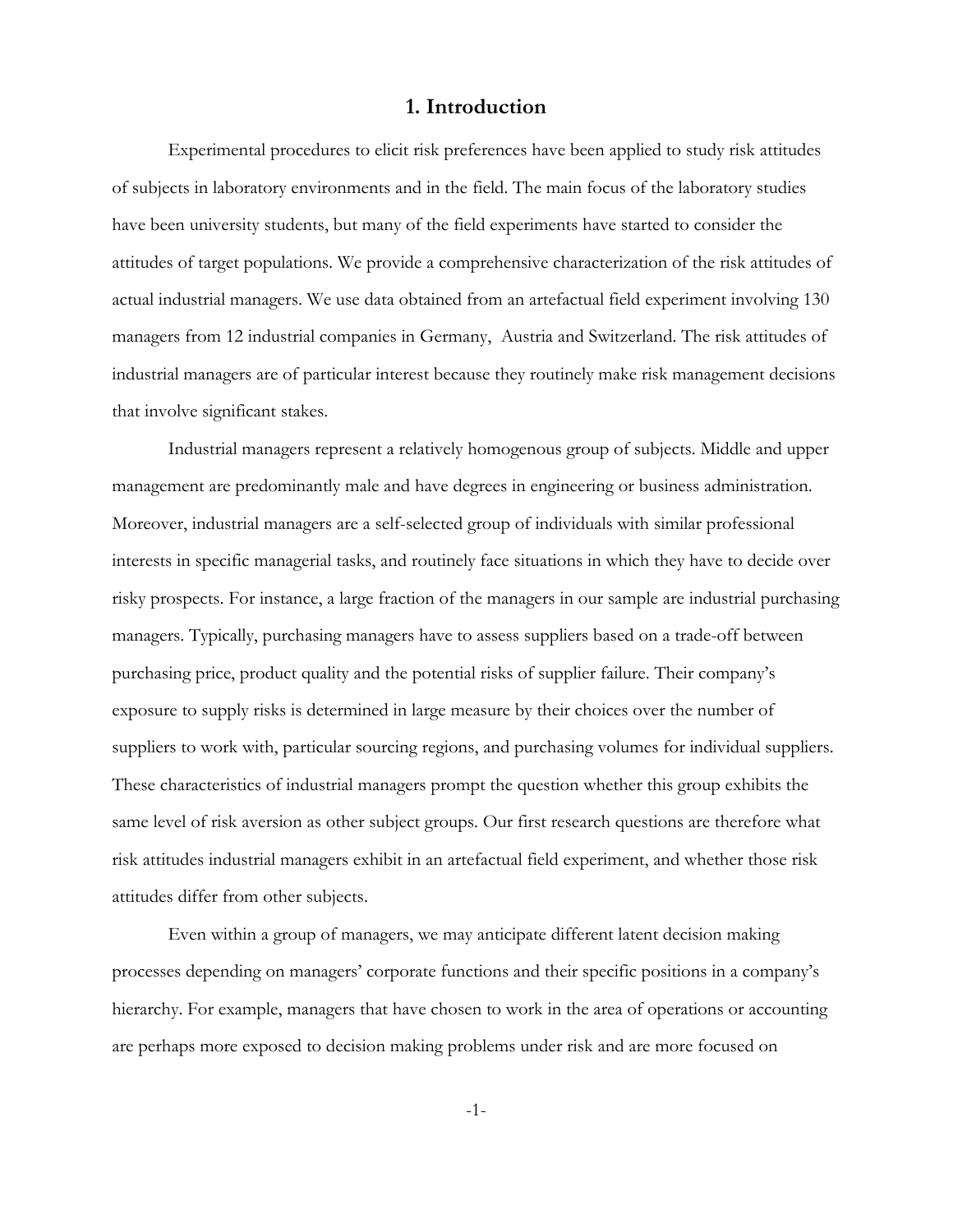quantitative and analytical approaches than managers in the marketing or sales departments. Thus, even within a single company, one might find a strong self-selection, and it is not obvious whether the risk attitudes of managers vary across different corporate functions. It is also conceivable that risk attitudes differ depending on the hierarchical level of the manager. For example, subjects that belong to upper management are more often confronted with decisions under risk that involve larger stakes. In our sample we have a significant number of purchasing managers and randomly picked managers from other departments that are on a similar hierarchical level. We analyze whether purchasing managers and other managers exhibit different risk attitudes. In addition, for the group of purchasing managers we obtained data from both superiors and team members and analyzed potential differences in their risk attitudes. The composition of our sample thus allows us to ask if the risk attitudes of superiors differ from the risk attitudes of team members, and whether the risk attitudes of industrial managers vary across different corporate functions.

A final characteristic of managers is that a myriad of decision models and tools have been developed to support their day-to-day decision making. However, most of these tools make restrictive assumptions about the risk attitudes of the decision makers they are designed to support. For example, decision models often assume, implicitly or explicitly, that decision makers are risk neutral. Yet Kliger and Levy (2009) show, for example, that it is not appropriate to characterize financial investors as risk neutral. Once we recognize that managers are not risk neutral, hoiwever, there are many alternative ways to structurally model decision making behavior. Popular decision making theories in this context are Expected Utility Theory (EUT), Rank-dependent Utility Theory (RDU) and Prospect Theory (PT). However, these competing decision theories often result in different model specifications and may lead to contradicting recommendations. Since limited empirical evidence exists that could guide researchers when developing decision models for the use of industrial managers, it is not surprising that one finds proponents of each theory in the literature. For example, in the field of operations and inventory management, Eeckhoudt et al. (1995) and Agrawal and Seshadri (2000) both utilize an EUT model. By contrast, when analyzing their

-2-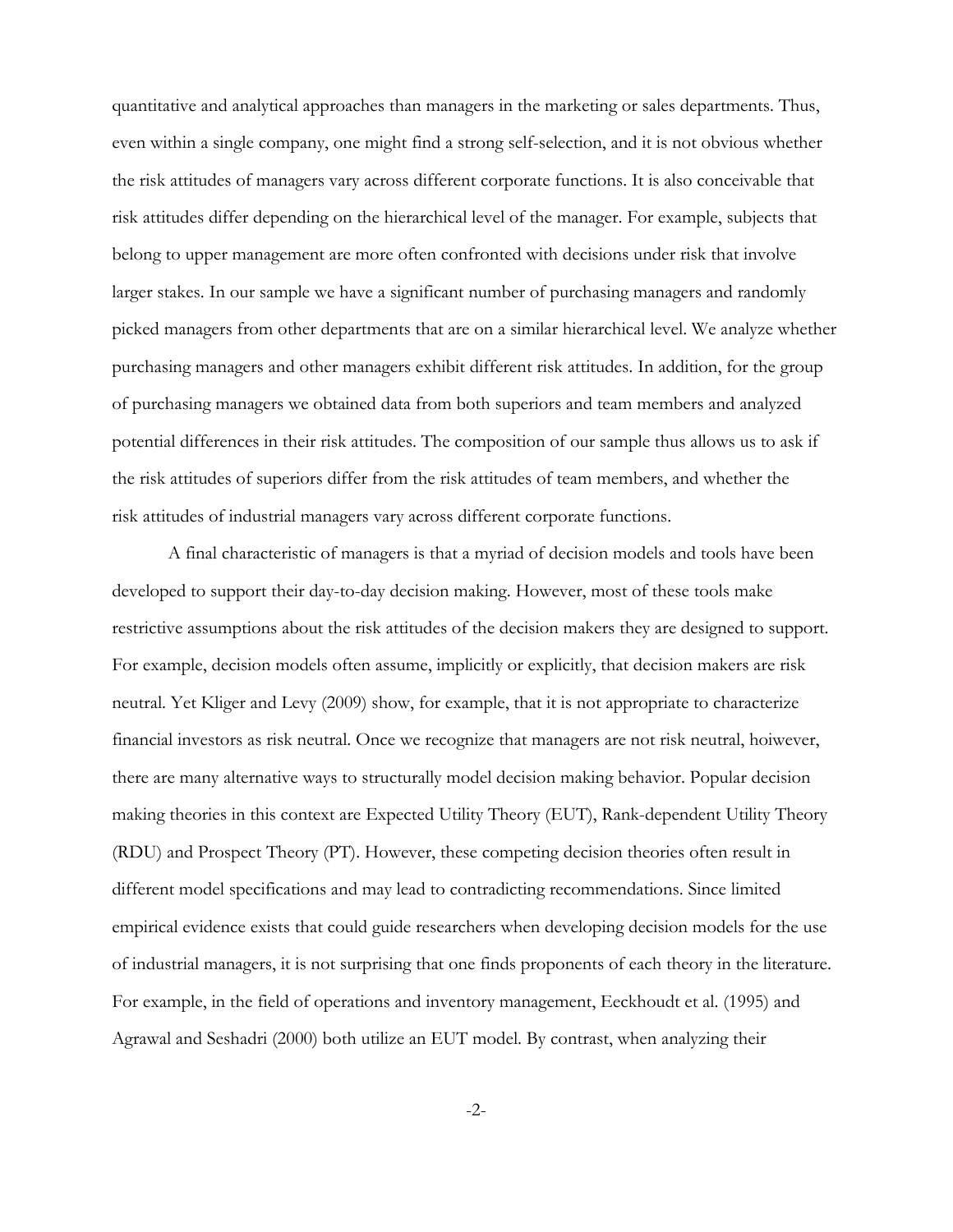experimental data in a supply chain context, Schweitzer and Cachon (2000) primarily employ a PT model. Therefore, we aim to analyze and contrast different decision theories under risk.

Looking at a specific decision theory such as RDU or PT, it is not obvious that we should find similar structural results for industrial managers as for other subjects as students, workers or broader population samples. For example, researchers found out that some subjects transform objective probabilities presented to them in experiments into subjective decision weights (e.g. Bleichrodt and Pinto, 2000). Such subjects tend to over-weight or under-weight probabilities depending on the rank of the prize. Given that most industrial managers have an engineering or business background, they most likely have a sound education in statistics and are familiar with the concept of probabilities. Moreover, they are also used to work with probabilities in their day-to-day business. Popular management concepts like *Six Sigma<sup>1</sup>* heavily rely on statistical concepts and (objective) probabilities. Therefore, it is not clear that managers also weigh probabilities in the same manner as students (Bleichrodt and Pinto, 2002) or people in developing countries that are less familiar with the concept and assessment of probabilities (Harrison et al., 2009). This leads us to ask what insights on the risk attitudes of industrial managers can we get from characterizing their behavior using the decision theories EUT, RDU and PT?

In the past researchers have gained structural insights on the decision making of managers by considering hypothetical questions. However, it is not obvious that these structural insights are reliable measures of motivated behavior: there is considerable evidence of differences in behavior under risk when one considers hypothetical choices (e.g. Holt and Laury, 2002/2005). However, unlike other groups of subjects, managers are used to working with hypothetical scenarios. Management tools such as *Scenario Planning*<sup>2</sup> are very common (van Notten, 2006). The managers

<sup>&</sup>lt;sup>1</sup> The Six Sigma methodology is used by companies to identify and remove causes of defects and errors in manufacturing and business processes to get as close as possible to "zero defects". To achieve Six Sigma quality, a process must produce no more than 3.4 defects per million outputs (e.g. parts). The Six Sigma methodology uses, for example, statistical methods like decision trees, regression and correlation analyses and analysis of variance (ANOVA)

<sup>&</sup>lt;sup>2</sup> Scenario planning is a management tool to deal with uncertain changes in the market conditions (e.g. new regulations, behaviors of competitors, new innovations and so on ). In the scenario planning process managers consider different scenarios of plausible futures and aim to make management decisions that are sound for all plausible futures.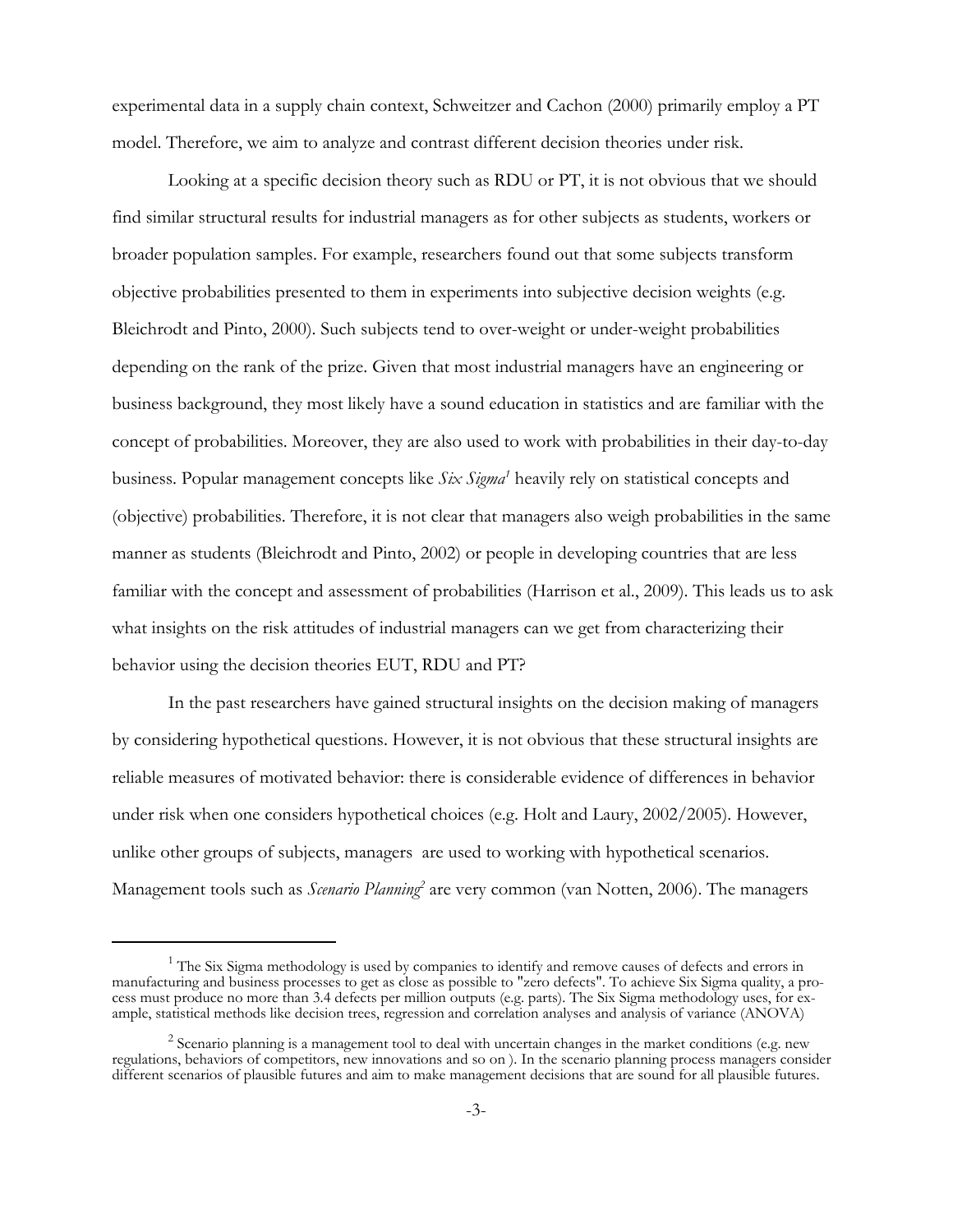who use such tools are arguably familiar with the evaluation of different hypothetical situations. Thus it might not be appropriate to assume that managers are subject to the same decision bias. This leads us to our final research question: do industrial managers exhibit differences in behavior in hypothetical and real settings?

In Section 2 we describe the design of our experiment and the basic procedures used for eliciting risk preferences. Section 3 outlines the three popular decision theories under risk mentioned above, and the estimation procedures we use to infer subjects' risk attitudes from binary lottery choices. Section 4 gives the results of our analysis: we describe the risk attitudes of the managers in our sample and address each of the research questions posed above. In Section 5 we relate our results to the literature. Section 6 summarizes our results.

## **2. Experimental Design**

### 2.1 Sample

Our sample consists of 130 managers from 12 industrial companies in Germany, Austria and Switzerland. The companies have an average turnover of EUR 11.2 billion per annum, ranging from a minimum of EUR 100 million to a maximum of EUR 60 billion. They represent a wide range of industries, including aviation, power generation, mechanical engineering, aerospace, logistics and construction.

Subjects were aged between 20 and 64, with an average age of 39.3. Approximately 70% were male. Some 72% had an undergraduate or post-graduate degree, most commonly in business or engineering; the remaining 28% had only undergone professional training. The managers fulfilled different functions in their companies, as shown in Table 1.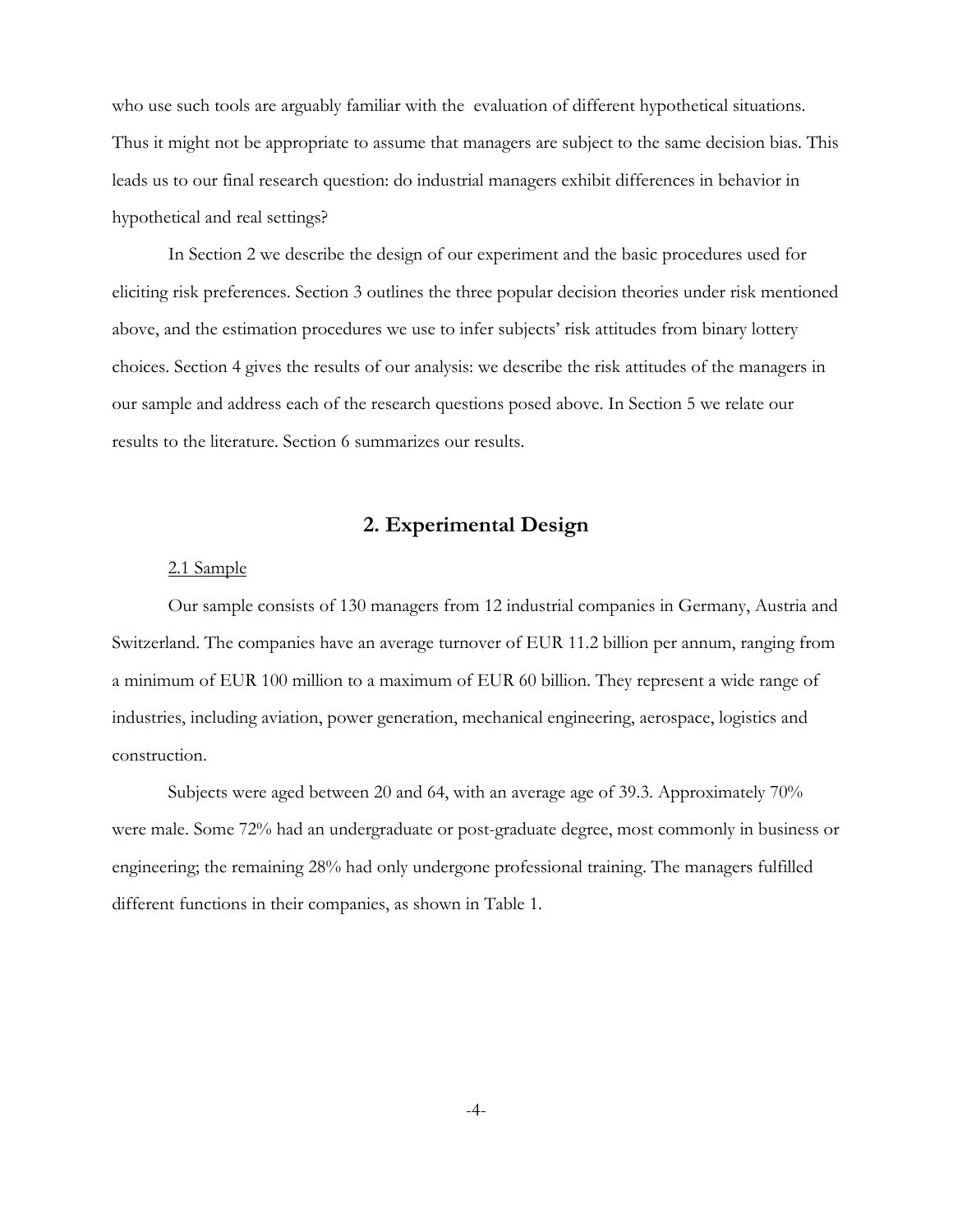| Function             | Number of managers | Function               | Number of managers |
|----------------------|--------------------|------------------------|--------------------|
| Strategic Purchasing | 92                 | Information Technology |                    |
| Corporate Strategy   |                    | Human Resources        |                    |
| Marketing & Sales    |                    | Finance & Controlling  |                    |
| General Management   |                    | Service & Support      |                    |
| Engineering/R&D      |                    | Administration         |                    |

**Table 1.** Corporate functions of recruited managers

Table 1 shows that 92 of the 130 subjects were strategic *purchasing managers*, while 38 were *non-purchasing managers* working in other functions. Of the 92 purchasing managers, 80 were team members or team leaders, and we refer to this group as *buyers*. The remaining 12 purchasing managers were their *superiors*, and we refer to them as such. At least 4 purchasing managers (3 buyers and their superior) from each company participated in the experiment. The managers in the sample had substantial professional experience: on average they had worked in industry for 18 years.

## 2.2 Conduct of sessions

The experiment was conducted in 25 sessions that took place at the companies' premises, using a printed questionnaire. Sessions involved no more than eight subjects and were held in a suitable meeting room. At the beginning of each session, an experimenter gave a short introduction informing subjects of the general purpose of the study. Subjects then picked a questionnaire on a random basis, so that we allocated them to the different treatments and task orders.

The questionnaire reproduced in the Appendix contained all the instructions required by participants. No additional verbal instructions were provided unless there were specific questions. The first part of each questionnaire asked for demographic data (e.g., age, marital status, education, income), job-specific information (e.g., department, position, experience) and details of the company (e.g., industry, turnover). The following two parts of the questionnaire presented the decision tasks. In addition to the task used to generate the results presented here, we asked subjects to complete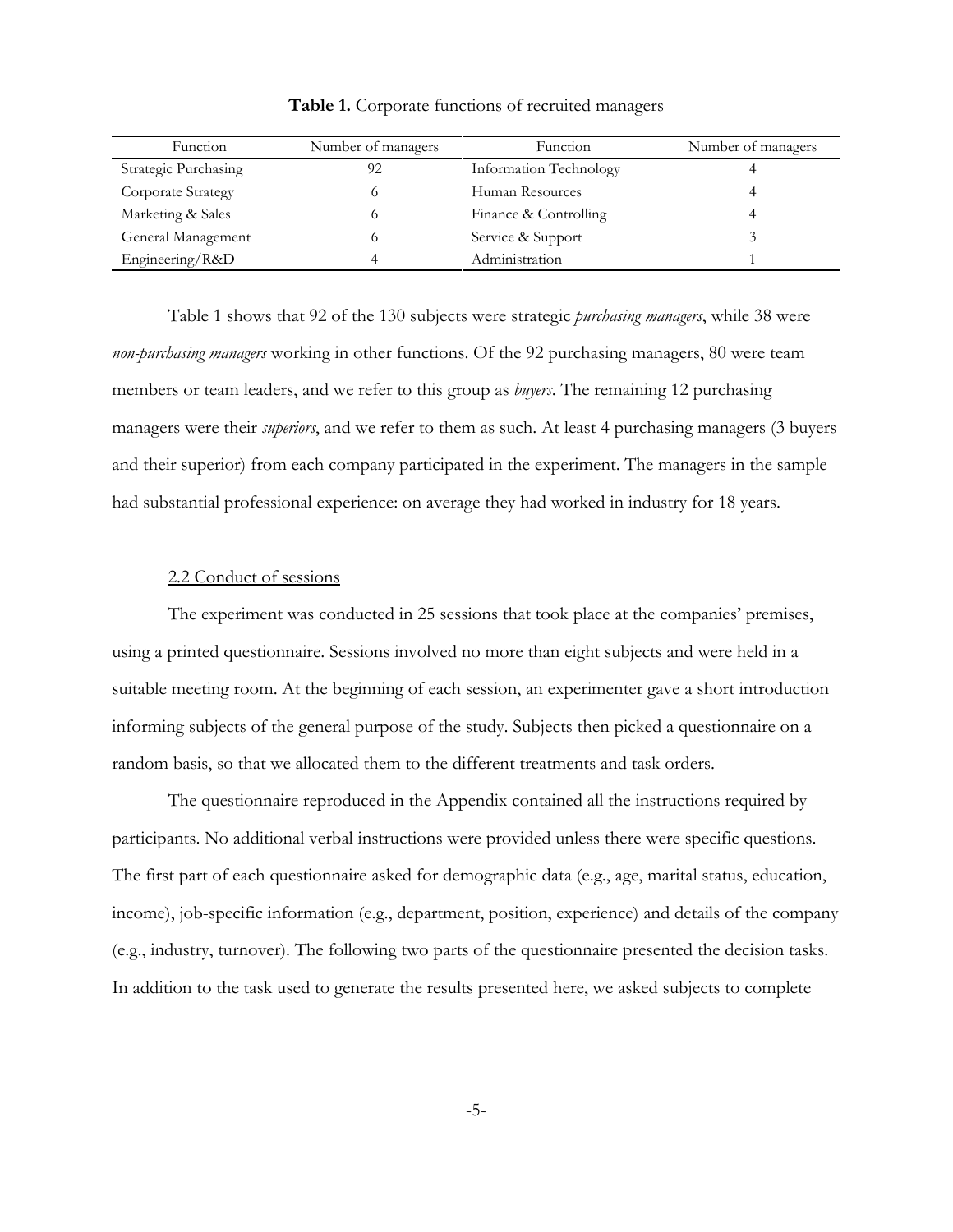two complementary tasks (henceforth Task A and Task B, not discussed here<sup>3</sup>). Subjects were asked to leave the room when they had completed all three parts of the questionnaire. Cash payments were privately made in a separate room. The average earnings across all sessions was EUR 31 per subject, and the average duration of the experiment was 60 minutes.

#### 2.3 Basic elicitation procedure

We employed a *Random Lottery Pair* (RLP) design following Hey and Orme (1994), to elicit participants' risk preferences. Harrison and Rutström (2008) review different elicitation procedures, and argue that this design makes very few assumptions about behavior and framing effects. We simply asked subjects to make direct preference choices over 30 pairs of lotteries. To create incentives for truthful responses, one of the choices was chosen at random for payout at the end of the experiment. Each of the 30 choices was made between two lotteries, called Lottery A and Lottery B. The two lotteries were presented to the subjects as pie charts. The pie charts showed the lottery prizes and the corresponding probabilities. Our study framed the potential outcomes of the lotteries as losses. Subjects received an initial endowment of EUR 40 from which they had to pay for any losses incurred during the experiment.

Figure 1 gives an example of a binary choice in this loss frame. In this instance, subjects can lose EUR 7, 14 or 20 of their endowment in Lottery A with probabilities of 0.70, 0.15 and 0.15, respectively. In Lottery B they can lose EUR 7 or 14 with probabilities of 0.30 and 0.70, respectively. Each individual lottery was generated by choosing two or three different prizes from a set of six fixed prizes: EUR 0, -7, -14, -20, -28 and -40. All lotteries are defined in an appendix.

 $3$  Task A was similar to the task that we present in this paper but the subjects did not bear the consequences of their decisions themselves. In Task B subjects made similar decisions as in Task A but in a supply chain context.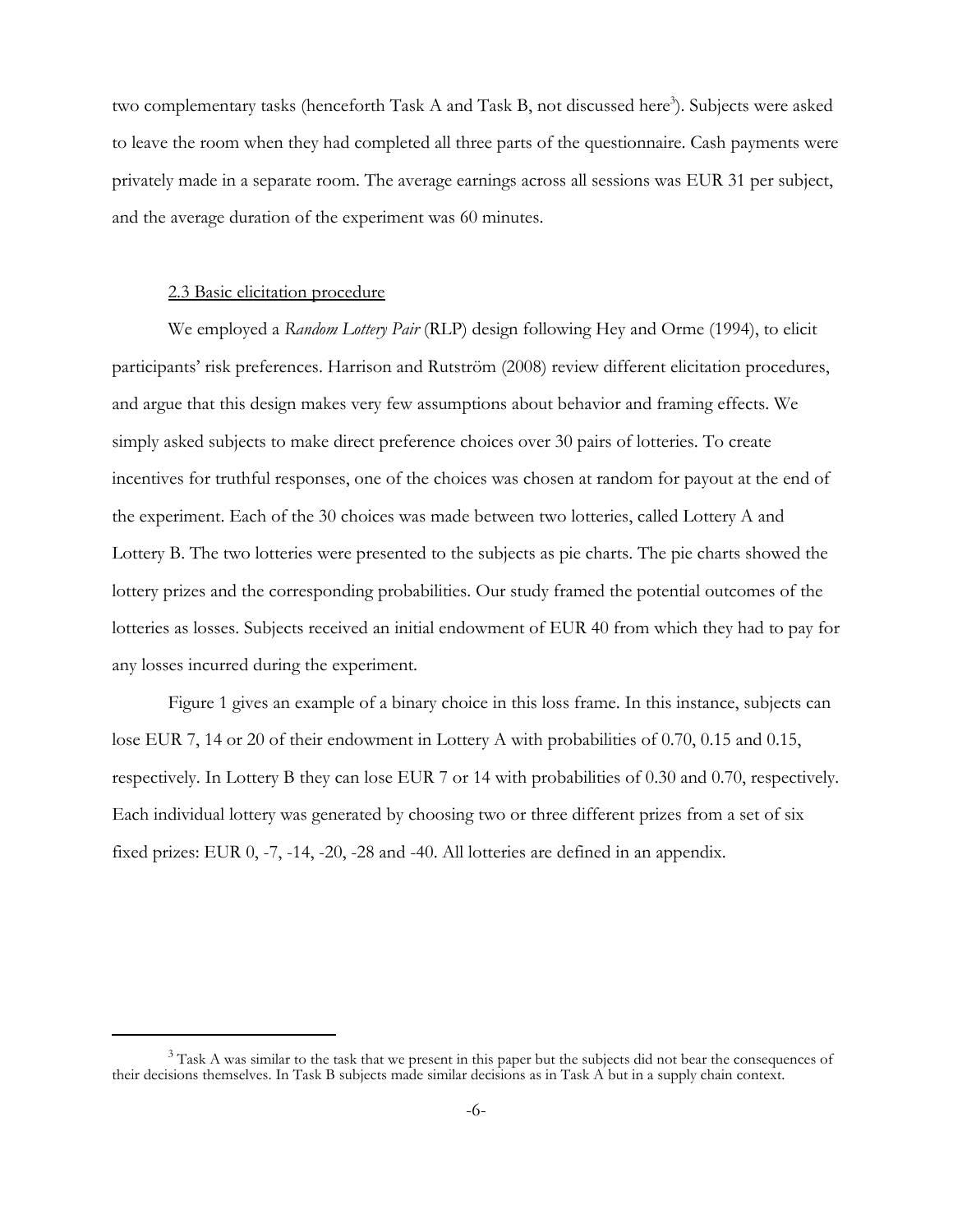

Fig 1. Sample display shown to subjects

We choose to work with a loss frame and an initial endowment because this setting is a more natural representation of the field context in which most managers in our sample make decisions over uncertain prospects. The majority of our managers are purchasing managers that will typically work with a purchasing budget. Their decisions in terms of selecting and contracting suppliers determine how much of this budget is actually spent. If, for example, a purchasing manager decides to contract the one supplier that offers the lowest purchasing price, he might save some money compared to his purchasing budget. However, his company might be exposed to greater risk in case of delivery failures of this suppliers. If he contracts more than one supplier for the same input material (so-called multiple sourcing), he might spend more of his purchasing budget as he cannot fully leverage economies of scale but he reduces at the same time his companies' exposure to disruption to supply.

We informed subjects that one of their 30 choices would be chosen randomly for payout, and this was done by throwing a thirty-sided die. The subject's preferences over that pair of lotteries

-7-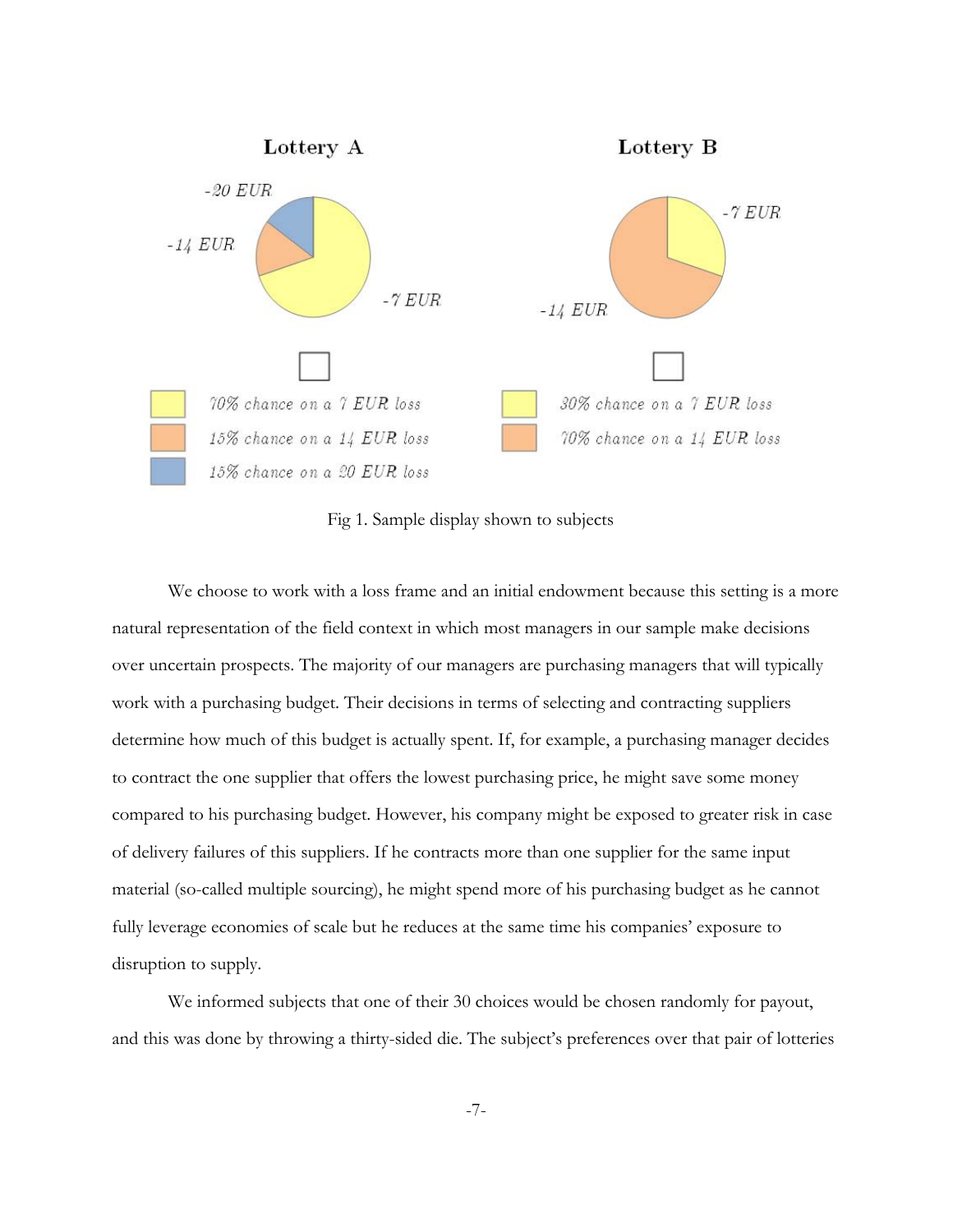were applied and a 100-sided die was thrown to play out the selected lottery for actual payment. The resulting loss of between EUR 0 and 40 was then deducted from the initial endowment of EUR 40.

Although we cannot use the responses to the RLP design to directly elicit risk attitudes from subjects' choices, we can use it to estimate utility functionals over lotteries for individuals, as explained later.

#### 2.4 Tasks and treatments

In our experiment we varied the tasks and treatments for different groups of participants. This was done with two main objectives. First, we sought answers to the research questions posed in Section 1. Second, we wanted to control for the treatment effects previously identified in similar experimental settings. Figure 2 provides an overview of the individual tasks and treatments.

The non-purchasing managers and superiors performed the task outlined above with real payments. In the case of buyers, however, we introduced two modifications. First, we conducted the experiment with both real and hypothetical payments. Second, we varied the order of the tasks.

*Real and hypothetical payments.* Holt and Laury (2002, 2005) provide strong evidence that subjects are significantly less risk averse when they are confronted with hypothetical payoffs than if real payments are involved. To explore this bias, we conducted the experiment with both real and hypothetical payments for buyers. In each session, approximately half of the subjects did the experiment with real payments and half did the experiment with hypothetical payments. Subjects were randomly assigned to one of the two groups at the beginning of each session. Subjects who performed the experiment with real payments received an initial endowment of EUR 40; any amount that they lost in the experiment was ultimately deducted from that EUR 40. Subjects who performed the experiment with hypothetical payments received a hypothetical endowment of EUR 40 and did not win or lose any real money. However, they received a fixed payment of EUR 20 for participating in the experiment.

-8-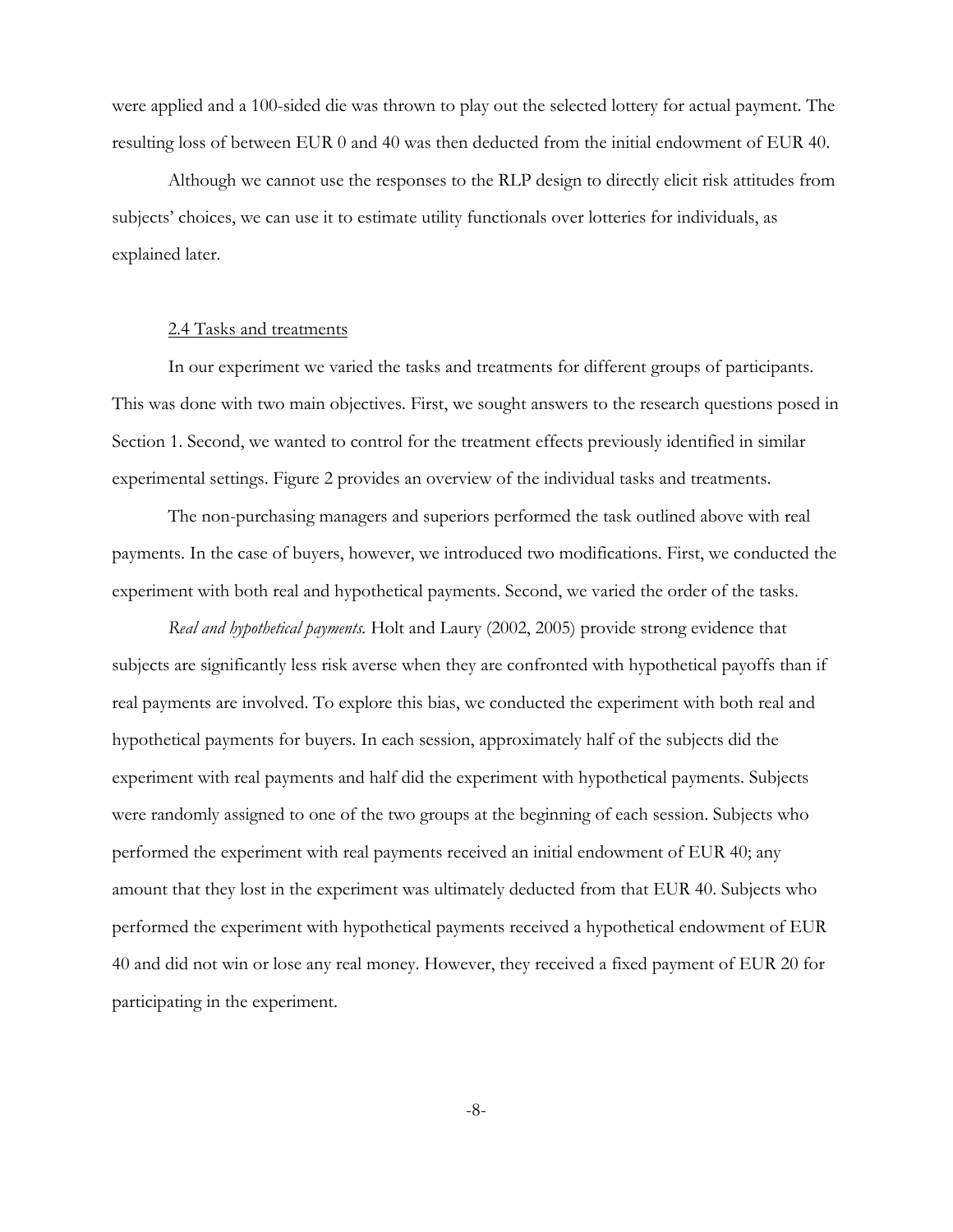

**Figure 2**: Experimental Design

**Table 2.** Different task orders used in the experiment

| Order          | 1. Task              | 2. Task              | 3. Task              |  |
|----------------|----------------------|----------------------|----------------------|--|
|                | Task studied here    | Complementary task A | Complementary task B |  |
| 2              | Complementary task A | Task studied here    | Complementary task B |  |
| 3              | Complementary task B | Task studied here    | Complementary task A |  |
| $\overline{4}$ | Complementary task B | Complementary task A | Task studied here    |  |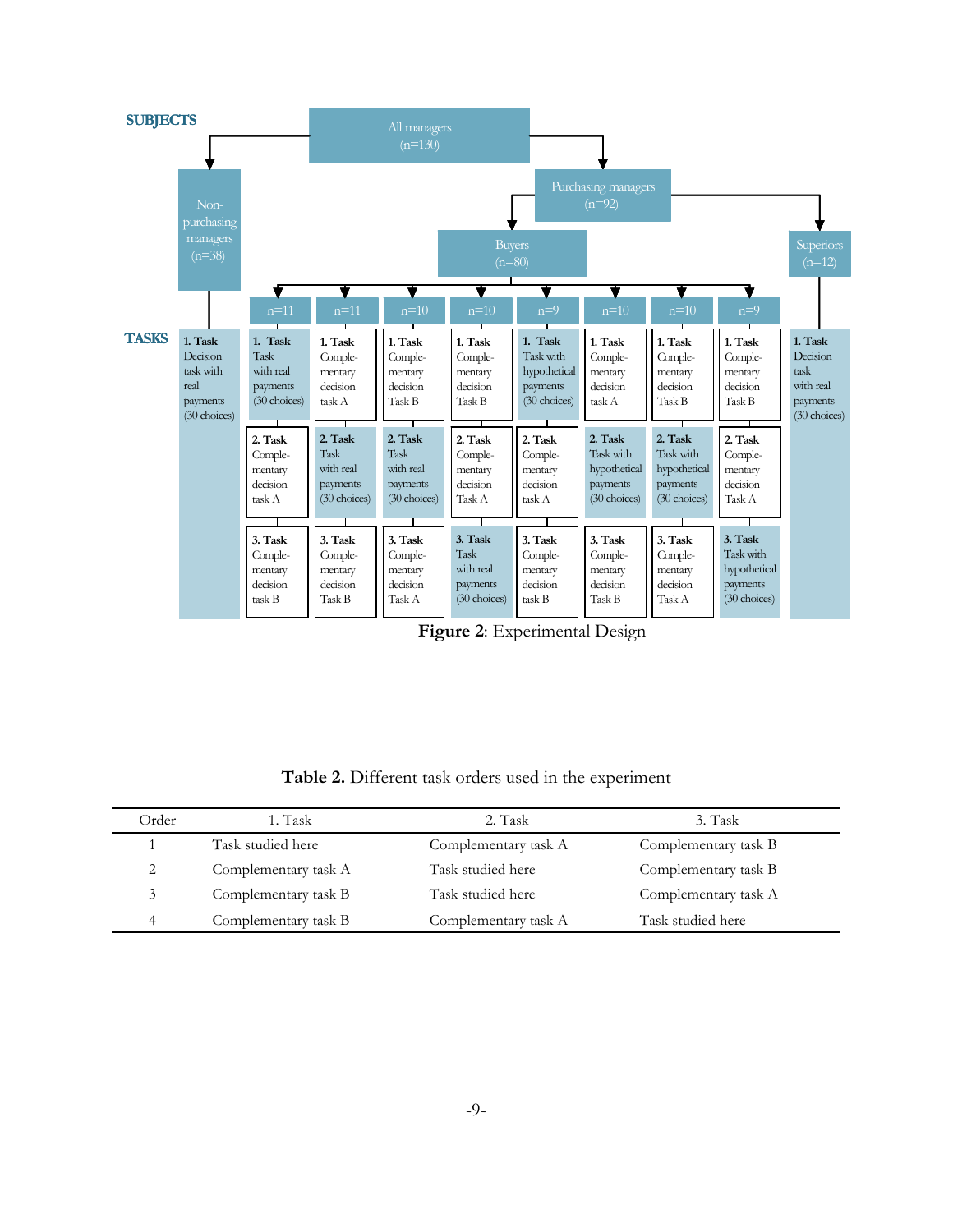*Task order.* Each buyer had to complete three separate tasks: the task detailed above and Tasks A and B (that are not detailed here). Harrison et al. (2005) and Holt and Laury (2005) demonstrate that an "order effect" may occur. This effect relates to the sequence in which subjects complete different tasks. To control for this potential effect, we had different groups of subjects complete the different tasks in different orders, as shown in Table 2. We randomly assigned buyers to one of the four groups, ensuring that all groups were of equal size. Superiors and non-purchasing managers only completed one task, so there was no need to control for any potential order effect with these groups.

## **3. Estimation Procedure**

#### 3.1 Expected Utility Theory

We first present the standard EUT model that has been widely used in the economic literature. Let the utility function be the constant relative risk aversion (CRRA) specification

$$
U(\ell, \hat{\gamma}) = (e + \hat{\gamma})^{1-r} / (1 - r) \tag{1}
$$

for  $r \neq 1$ , where *r* is the CRRA coefficient, *e* the initial endowment, and *z* the lottery prize. With this functional form *r*=0 denotes risk-neutral behavior, *r*>0 denotes risk aversion, and *r*<0 denotes riskloving behavior. Probabilities for each outcome  $\chi$ ,  $p_j$ , are those that are induced by the experimenter, so expected utility is simply the probability-weighted utility of each outcome in each lottery. The expected utility, EU, of lottery *i* that consists of *m* different prizes is

$$
EU_i = \sum_{j=1,m} \left[ \underline{p}_j \times U(\underline{\gamma}_i, r) \right]. \tag{2}
$$

We use the index  $\nabla$ EU to denote the difference between the expected utility of Lottery A, denoted by  $EU_A$ , and Lottery B, denoted by  $EU_B$ :

$$
\nabla \mathbf{E} \mathbf{U} = (\mathbf{E} \mathbf{U}_{\mathbf{B}} - \mathbf{E} \mathbf{U}_{\mathbf{A}}) / \mathbf{\mu} \tag{3}
$$

The  $\mu$  in equation (3) is a structural noise parameter initially proposed by Fechner (1860) and popularized by Hey and Orme (1994). It allows subjects to make some errors from the perspective of a deterministic EUT model. A thorough review of different error specifications and their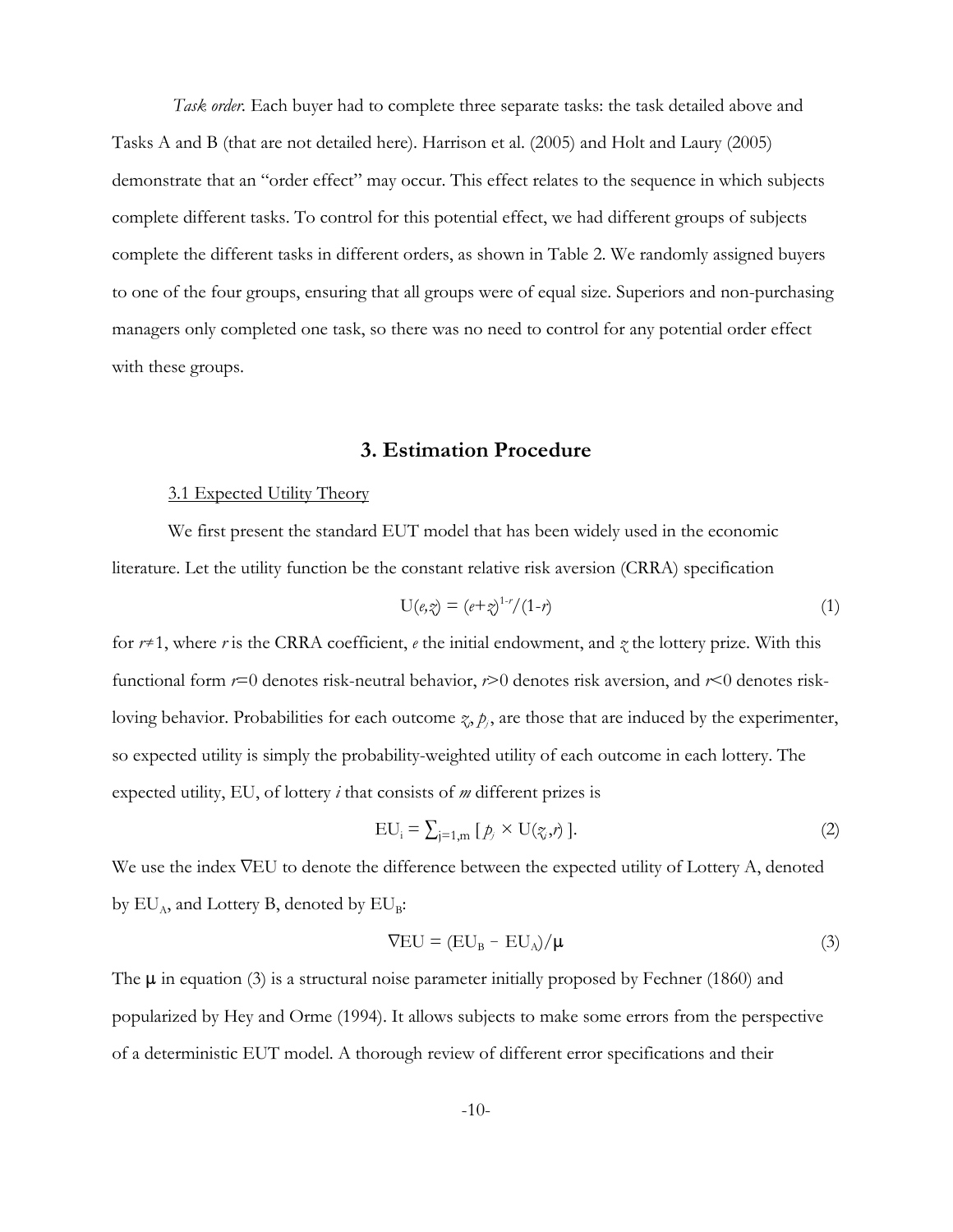implications is provided by Wilcox (2008). The latent index defined by (3) can be linked to the choices of subjects using a cumulative normal distribution function  $\Phi(\nabla EU)$ . This probit function translates any argument into a number between 0 and 1. Thus the index  $\nabla$ EU is linked to choices by specifying that Lottery B is chosen when  $\Phi$ (VEU)>1/2.

The likelihood of the observed responses, conditional on the EUT and CRRA specifications being true, depends only on the estimate of  $r$ ,  $\mu$  and the observed choices. The conditional loglikelihood is

$$
\ln L^{\text{EUT}}(r, \mu, y, X) = \sum_{i=1,n} \left[ (\ln \Phi(\nabla E U) \times \mathbf{I}(y_i = 1)) + (\ln (1 - \Phi(\nabla E U)) \times \mathbf{I}(y_i = -1)) \right] \tag{4}
$$

where  $I(\cdot)$  is the indicator function and  $y_i = 1$  (-1) denotes that Lottery B (Lottery A) is chosen in task *i*. The vector *X* captures individual characteristics of subjects. The parameter *r* is assumed to be a linear function of the individual characteristics in *X*. As an example, *X* might contain information on the marital status of subjects, which are coded as a binary variable *MARRIED* that has a value of 1 if the subject is married, and 0 otherwise. In this example, the model extends to  $r = r_0 + r_1 \times$ *MARRIED*, where  $r_0$  and  $r_1$  are now the parameters to be estimated compared to earlier prior model, where  $r = r_0$  was assumed and only  $r_0$  estimated.

#### 3.2 Rank-Dependent Utility Theory

One route of departure from EUT has been to allow preferences to depend on the rank of the final outcome by means of probability weighting. The idea that one could use non-linear transformations of probabilities when weighting lottery outcomes rather than non-linear transformations of lottery outcomes into utility is presented most clearly by Yaari (1987). To illustrate this, he assumes a linear utility function - in effect, ruling out any risk aversion or risk-seeking attitude from the shape of the utility function *per se*. Instead, a concave probability weighting function would imply a risk-seeking attitude and a convex probability weighting function would imply risk aversion. Thus subjects' risk aversion can be induced by the curvature of the utility function, probability weighting, or a combination of both.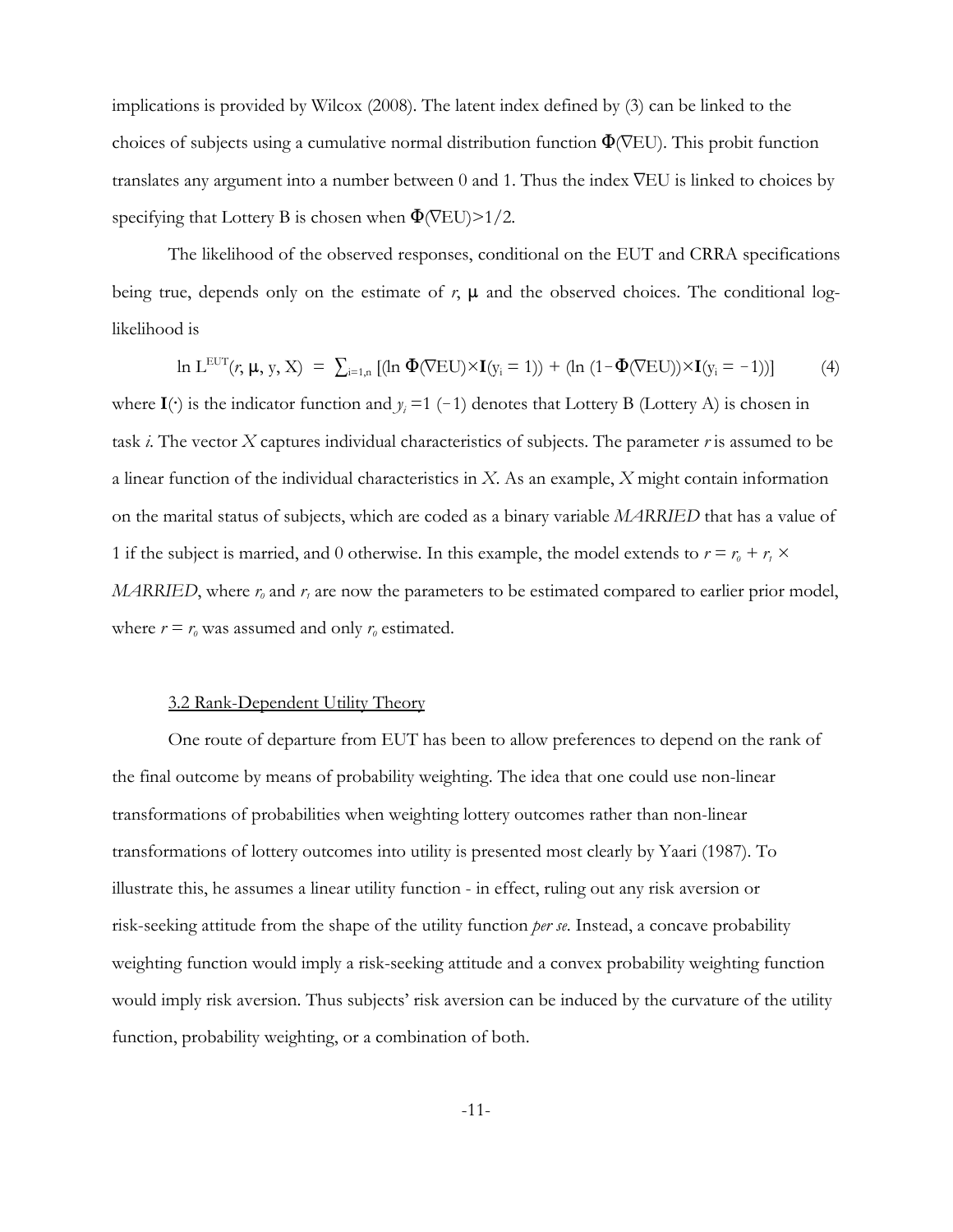Let the utility function be the CRRA specification, as before. The rank-dependent utility,

RDU, of lottery *i* that consists of *m* different prizes is

$$
RDU_i = \sum_{j=1,m} [w_j \times U(\zeta_j, r)] \tag{4}
$$

where the decision weights are given by  $w_j = \omega(p_j + ... + p_m, \gamma) - \omega(p_{j+1} + ... + p_m, \gamma)$  for  $j = 1,...,m-1$ , and  $w_j =$  $\omega(p, \gamma)$  for *j*=*m*. The subscript *j* indicates outcomes ranked from the worst (*j*=1) to the best (*j*=*m*), and  $\omega(p,\gamma)$  represents some probability weighing function. One popular weighting function is proposed by Tversky and Kahneman (1992). It is assumed to have well-behaved endpoints, such that  $\omega(0,\gamma)=0$  and  $\omega(1,\gamma)=1$ , and imply weights

$$
\omega(p,\gamma) = p^{\gamma} / (p^{\gamma} + (1-p)^{\gamma}))^{\gamma}
$$
 (5)

for  $0 \le p \le 1$ . The monotonic function  $\omega(p, \gamma)$  transforms an objective probability, p, into a "weight" that is applied when evaluating a lottery. Assuming (*<*1 leads to the typical inverse S-shaped probability weighting function, which puts higher weights on lower probabilities and lower weights on larger probabilities. An alternative probability weighting function that we will also use for our subsequent analysis is the power-specification given by  $\omega(p, \gamma) = p^{\gamma}$ . Note that in the context of RDU, we refer to rank-dependent probability weighting simply as probability weighting.

The remainder of the econometric specification is the same as for EUT: the latent index is denoted by  $\nabla RDU = (RDU_B - RDU_A)/\mu$  and the probit function is given by  $\Phi(\nabla RDU)$ . The conditional log-likelihood is

ln L<sup>RDU</sup> $(r, \gamma, \mu, y, X) = \sum_{i=1,n} [(\ln \Phi(\nabla RDU) \times I(y_i = 1)) + (\ln (1 - \Phi(\nabla RDU)) \times I(y_i = -1))]$  (6) where  $I(\cdot)$  is the indicator function and  $y_i = 1$  (-1) denotes that Lottery B (Lottery A) is chosen in task *i*. The parameters to be estimated in an RDU model are  $r$ ,  $\gamma$  and the noise parameter  $\mu$ .

#### 3.3 Prospect Theory

Another popular alternative to EUT is the Prospect Theory (PT) initially developed by Kahneman and Tversky (1979). The original PT differs from EUT in three ways: (a) it allows for subjective probability weighting; (b) it allows for a reference point that determines which outcomes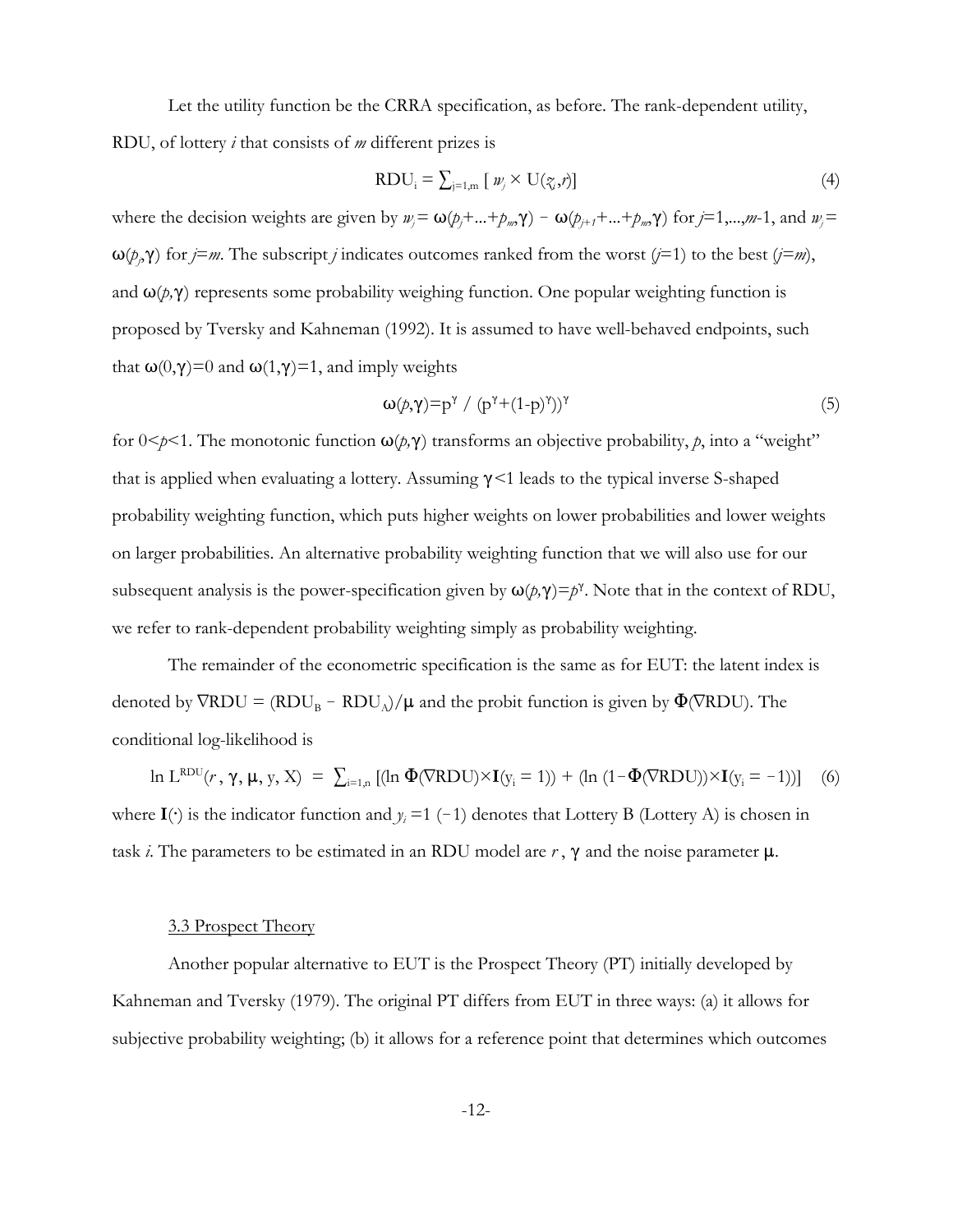are to be viewed as losses and which as gains; and (c) it allows for loss aversion - the notion that the disutility of losses weighs more heavily than the utility of comparable gains.

In the original PT  $w(p) = \omega(p)$ , so the transformed probabilities are used directly to evaluate the prospective utility, PU, for lottery *i* that consists of *m* different prizes:

$$
PU_{i} = \sum_{j=1,m} [\omega(p_{j}, \gamma) \times U(\zeta_{j}, r)] \tag{7}
$$

To be able to identify outcomes as gains or losses, and hence correctly evaluate utility, a reference point is needed. We denote this reference point by  $\chi$ . Assuming a CRRA specification as before, the utility over gains ( $\zeta \ge \chi$ ) is defined as

$$
U(\mathcal{Z}\alpha) = \mathcal{Z}^{\alpha} \tag{8}
$$

and the utility over losses ( $z < \chi$ ) is defined as

$$
U(\mathbf{x},\boldsymbol{\beta},\boldsymbol{\lambda}) = -\boldsymbol{\lambda}[(-\mathbf{x})^{\beta}]
$$
\n(9)

where  $\lambda$  is the loss aversion parameter.  $\lambda$  is usually presumed to be greater than one; however, for the purposes of our analysis, we assume that  $\lambda$  is unconstrained.

The remainder of the econometric specification is as for EUT: the latent index is denoted by  $\nabla PU = (PU_B - PU_A)/\mu$  and the probit function is given by  $\Phi(\nabla PU)$ . The conditional log-likelihood function is

ln L<sup>PT</sup>( $\alpha$ ,  $\beta$ ,  $\lambda$ ,  $\gamma$ ,  $\mu$ ,  $y$ ,  $\mathbf{X}$ ) =  $\sum_{i=1,n}$  [(ln  $\Phi(\nabla \text{PU}) \times \mathbf{I}(y_i = 1)$ ) + (ln  $(1 - \Phi(\nabla \text{PU})) \times \mathbf{I}(y_i = -1)$ )] (10) and the parameters to be estimated are  $\alpha$ ,  $\beta$ ,  $\lambda$ ,  $\gamma$  and  $\mu$ .

One empirical challenges when using PT is to determine the correct reference point, since this reference point determines which outcomes are to be viewed as losses and which as gains. If the reference point is not correct, the estimated degree of loss aversion and risk aversion will not be reliable. Although Kahneman and Tversky (1979) emphasized the subjectivity and contextual nature of the reference point, most researchers still use the reference point that is induced by the task frame. Harrison and Rutström (2008) point out that this problem is less severe in the laboratory, where one can frame tasks to try to induce a certain frame. But more serious issues may arise in the field. We therefore follow the approach proposed by Harrison and Rutström (2008, pp. 95-98) and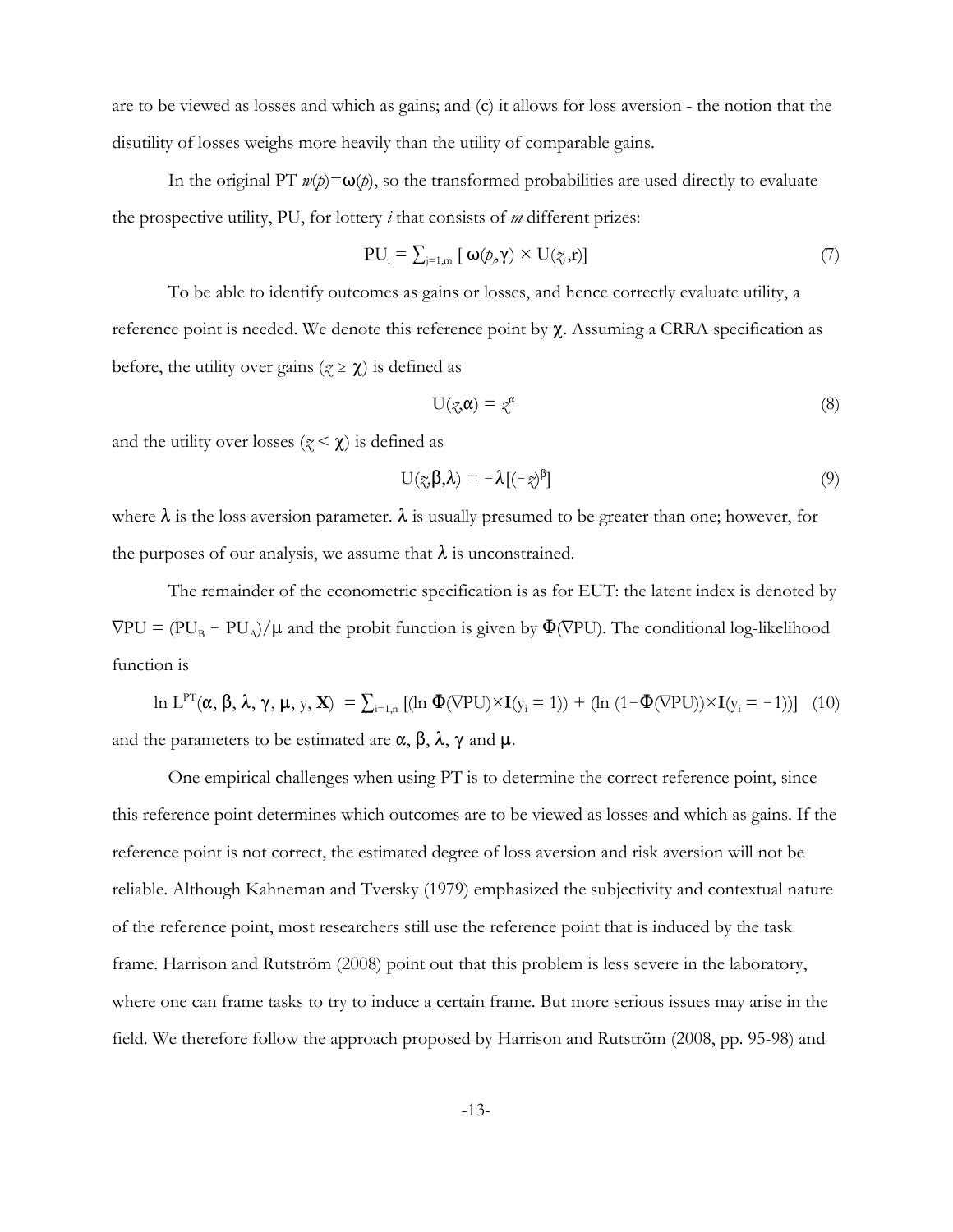infer an implicit reference point from the lottery choices made by the subjects in our experiment. More formally, we determine the implicit reference point by solving

$$
\chi = \underset{\tau}{\operatorname{argmax}} \left[ \max_{\alpha, \beta, \gamma, \lambda, \mu} \ln L^{\mathrm{PT}}\left(\alpha, \beta, \gamma, \lambda, \mu \,|\, \tau\right) \right]
$$

In order to obtain  $\chi$  in our analysis, we simply trace the log-likelihood value for potential reference points  $\tau \in \{0,40\}$  and choose the reference point that yields the maximum log-likelihood value.

#### **4. Results**

We first show how EUT, RDU and PT provide *complementary* information about risk attitudes. Following the research questions posed in Section 1, we present for each theory a characterization of buyers which is then compared with those of superiors and non-purchasing managers. We begin by describing our results for a basic EUT model with CRRA. This gives us a global characterization of subjects' risk attitudes. We then provide estimates for the structural parameters of the RDU and PT models and show how these results allow for a more detailed decomposition of the possible sources of risk-averse or risk-seeking behavior. In the RDU model we allow preferences to depend on the rank of the final outcome by means of probability weighting. Probability weighting transforms objective probabilities into subjective decision weights. We decompose subjects' risk attitudes and provide estimates for both the curvature of the utility function (captured by the parameter *r*) and the rank-dependent probability weighting function. From this first analysis we want to assess to which extent the managers' risk attitude can be attributed to probability weighting. We then extend our analysis to account for the main characteristics of Prospect Theory: (1) a subjective reference point, which defines what subjects view as gains and what as losses, (2) different utility functions in the gain and loss domain, and (3) loss aversion, the notion that the disutility of losses may weigh more heavily than the utility of comparable gains.

In addition, we provide insights into two important effects that have previously been observed in lottery experiments, the hypothetical payment bias and the task order effect, to answer our last research question.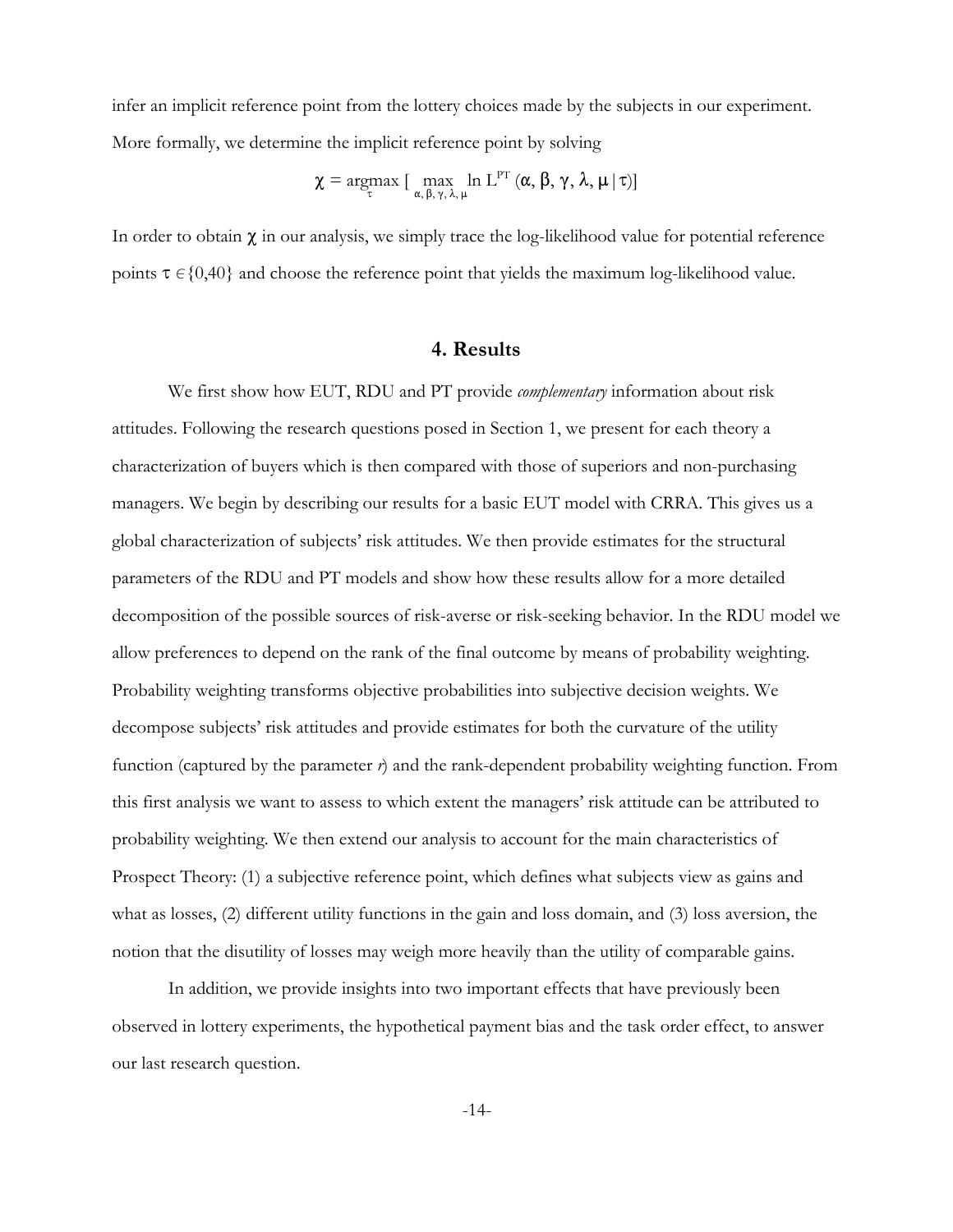## 4.1 EUT: A global characterization of managers' risk attitudes

Table 3 gives the estimation results for the EUT model with a CRRA utility specification. We first discuss the estimates obtained for buyers and then those obtained for superiors and nonpurchasing managers.

On the assumption that an EUT model and a CRRA utility function are appropriate for characterizing the behavior of the managers in our sample, we find that buyers exhibit moderate risk aversion. The corresponding CRRA coefficient *r* for the group of buyers is estimated at 0.30 (*p*-value <0.01). Comparing this result with our estimate of the CRRA coefficient for superiors yields an interesting result: with *r*=0.62, superiors exhibit a significantly higher level of risk aversion.

| Subjects          | Parameter | Estimate | <i>p</i> -value | Standard<br>error | Lower $95\%$<br>confidence<br>interval | Upper 95%<br>confidence<br>interval |
|-------------------|-----------|----------|-----------------|-------------------|----------------------------------------|-------------------------------------|
| <b>Buyers</b>     |           | 295      |                 | 97                | 105                                    | 485                                 |
| $(n=42)$          |           | 156      |                 | 20                | 117                                    | 195                                 |
| Superiors         |           | 624      |                 | 154               | 322                                    | 925                                 |
| $(n=12)$          |           | 150      |                 | 38                | 77                                     | 225                                 |
| Non-purchasing    |           | 397      |                 | 62                | 275                                    | 519                                 |
| managers $(n=38)$ |           | 105      |                 |                   | 82                                     | 129                                 |

**Table 3** EUT model with a CRRA utility specification

For non-purchasing managers, we estimate the CRRA coefficient *r* at 0.40 (standard error of 0.06). This level is moderately higher than our estimate for buyers  $(r=0.30)$  and lower than our estimate for superiors.

Overall, the EUT specification indicates moderate risk aversion for all types of managers in our global task domain of EUR 0 to 40. This finding is consistent with the estimates reported by Holt and Laury (2002, 2005) and Harrison et al. (2005) for American college students. Harrison et. al (2007, 2009) also found moderate risk aversion when analyzing larger population samples from industrialized and developing countries. We obtain robust estimates of *r* across the different groups that are each significant at the 1% level. This is an interesting result, as the CRRA specification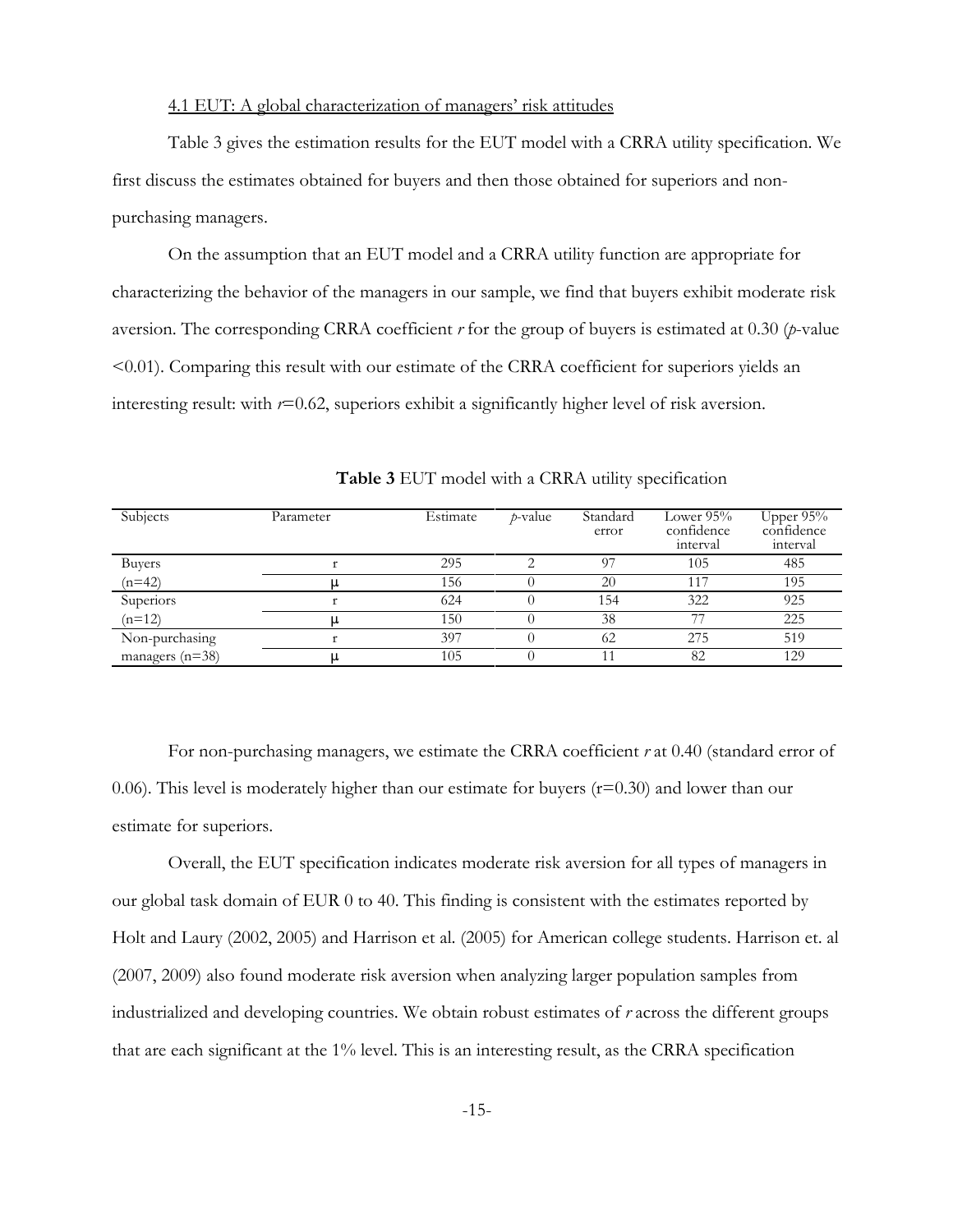imposes a rigid functional form with only one parameter to be estimated. In the subsequent analysis we use more flexible utility specifications so as to obtain a more detailed characterization of the different sources of subjects' risk attitudes.

Some researchers find evidence of non-constant relative risk aversion (e.g. Holt and Laury, 2002; Harrison et al., 2005). Using an EUT model with an Expo-Power specification that is able to capture increasing or decreasing relative risk aversion, we do *not* find non-constant relative risk aversion when correcting for treatment effects. This finding is consistent with Harrison et al. (2007), for example, who report that CRRA is an appropriate assumption for characterizing the Danish population in their task domain. However, it may also be that we do find constant relative risk aversion because we did not scale up our payoffs by a factor of 20, 50 or even 90, as Holt and Laury (2002) did, for instance. Thus the only conclusion we can draw is that subjects exhibit constant relative risk aversion in our specific task domain.

#### 4.2 RDU: The Impact of Probability Weighting and Rank-Dependence

We now present the results of our estimations of a RDU model based on the lottery choices of subjects in the sample. Our aim is to determine whether the moderate risk aversion that we found based on the EUT specification can partly be attributed to probability weighting. The two parameters to be estimated are  $r$  (for the curvature of the utility function) and  $\gamma$  (for the probability weighting function). Table 4 summarizes our results.

| Subjects        | Parameter | Estimate | <i>p</i> -value | Standard<br>error | Lower $95%$<br>confidence<br>interval | Upper 95%<br>confidence<br>interval |
|-----------------|-----------|----------|-----------------|-------------------|---------------------------------------|-------------------------------------|
| <b>Buyers</b>   |           | 266      |                 | 96                | 78                                    | 454                                 |
| $(n=42)$        | $\gamma$  | 972      | 737             | 82                | 811                                   | 1133                                |
|                 |           | 157      |                 | 19                | 120                                   | 195                                 |
| Superiors       |           | 631      |                 | 180               | 279                                   | 983                                 |
| $(n=12)$        | $\gamma$  | 1009     | 951             | 143               | 728                                   | 1289                                |
|                 |           | 150      |                 | 38                | 75                                    | 225                                 |
| Non-purchasing  |           | 347      |                 | 67                | 216                                   | 479                                 |
| managers (n=38) | $\gamma$  | 947      | 353             | 57                | 836                                   | 1058                                |
|                 | μ         | 107      |                 | 11                | 85                                    | 130                                 |

**Table 4** RDU model with a CRRA utility specification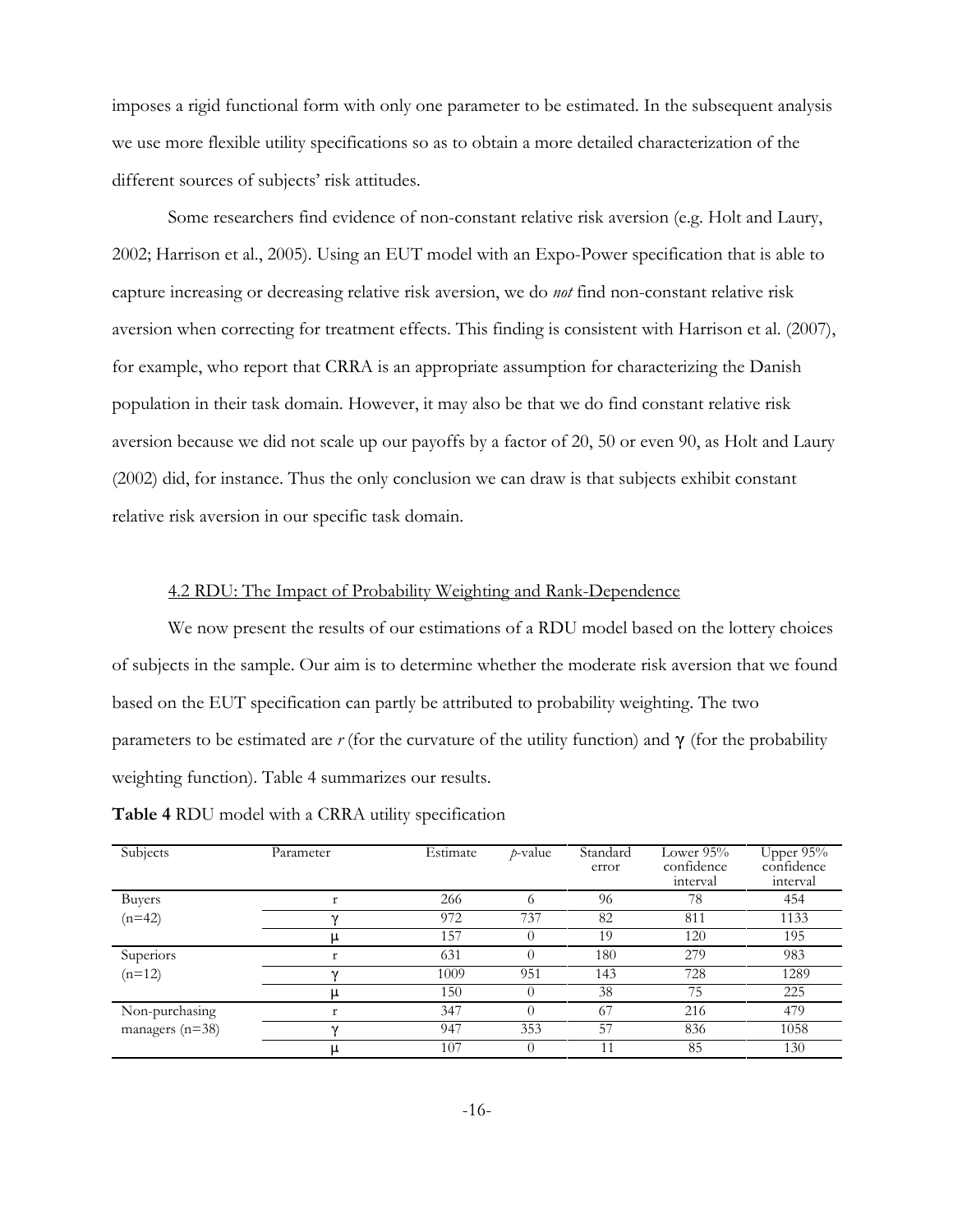For the group of buyers we find no evidence of probability weighting. The corresponding estimate of  $\gamma$  is 0.97 (p-value=0.73== on the null hypothesis that  $\gamma$ =1) and we cannot conclude that subjects transform objective probabilities into subjective decision weights. Moreover, the CRRA coefficient is very close to the estimate in the EUT model.

For other types of managers we find virtually the same results. The data does not provide support for probability weighting, and CRRA coefficients for both superiors and non-purchasing managers are very close to those obtained in the EUT model.

To summarize, our estimates of  $\gamma$  do not provide any evidence in favor of probability weighting. This finding is interesting because the conventional assumption, supported by a substantial amount of evidence (reviewed by Bleichrodt and Pinto, 2000; Gonzalez and Wu, 1999), is that  $0<\gamma<1$ . This implies over-weighting of small probabilities and under-weighting of large probabilities. One explanation might be that our industrial managers are more familiar with the concept and assessment of probabilities than other subjects such as students or subjects in experiments conducted in developing countries. Explicitly trading off the probabilities and outcomes of various uncertain prospects is a typical component of managerial decision making. For example, the purchasing managers in our sample have to deal with supplier failures on a day-to-day basis. As a result, they are arguably familiar with assigning probabilities to different uncertain events such as delivery failure by suppliers, and so perhaps they are less tempted to subjectively over-weight or under-weight low or high probabilities.

We also tested our results using a power-specification of the probability weighting function, instead of the probability weighting function proposed by Tversky and Kahneman (1992). The estimates for  $\gamma$  did not statistically differ from 1 at standard levels. We therefore conclude that the risk aversion cannot be attributed to probability weighting in an RDU model. We find no structural differences between the results for the RDU model and those for the EUT model.

-17-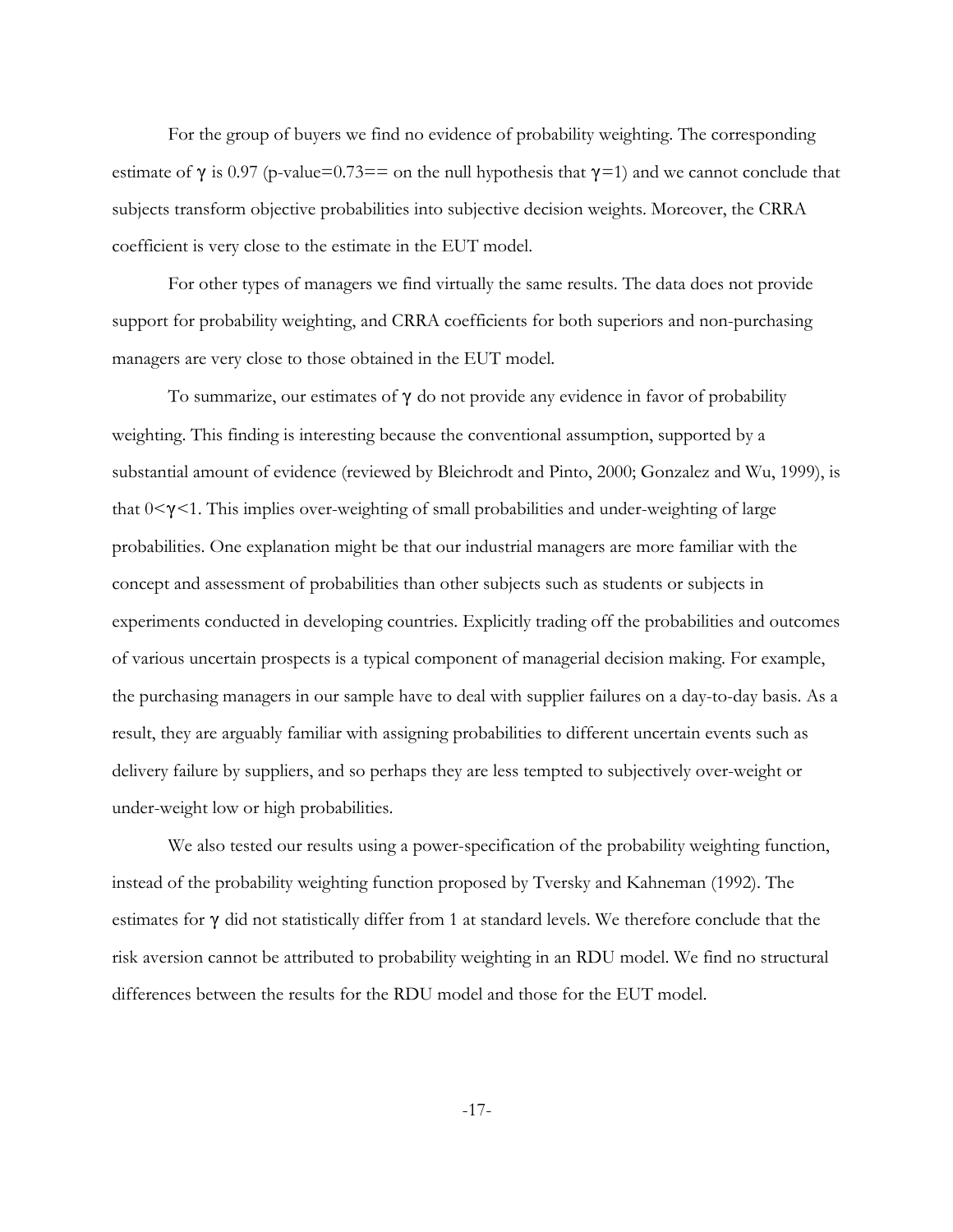## 4.3 PT: The Impact of Sign-Dependent Preferences

Prospect Theory allows for an even richer decomposition of individuals' risk attitudes than EUT or RDU. Our aim here is to determine whether the industrial managers in our sample exhibit (1) sign-dependent preferences leading to different utility functions for gains or losses; and (2) loss aversion, implying that the disutility of losses weighs more heavily than the utility of comparable gains. The four structural parameters estimated here are the reference point  $\chi$ ,  $\alpha$  for the curvature of the utility function in the gain and loss domain,  $\gamma$  for the probability weighting function, and  $\lambda$  for the degree of loss aversion.

We first estimate the core parameters for buyers. We determine the reference point using the procedure described earlier. Instead of simply using the reference point induced by the task frame (i.e. the initial endowment of EUR 40), we evaluate different possible reference points ranging from



Fig. 3 Tracing the log-likelihood value and parameter estimates for reference points between EUR 5 and 25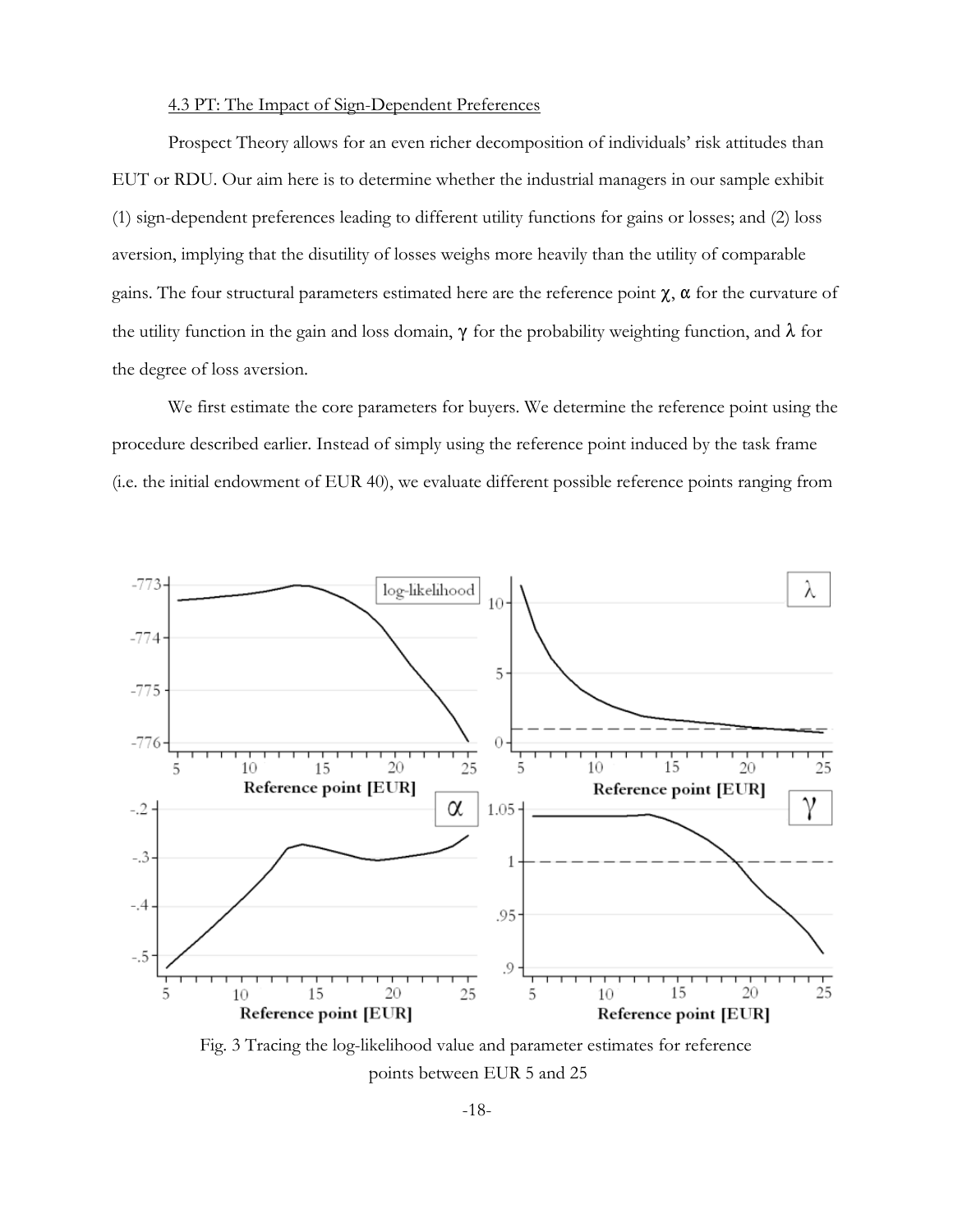EUR 5 to 25 in increments of EUR 1. We trace the maximum log-likelihood value for each of these alternative reference points and use the reference point that yields the highest log-likelihood value for our subsequent analyses. Figure 3 illustrates the results obtained from this procedure. The top left-hand panel traces the log-likelihood value as the reference point is increased, reaching a maximum at EUR 13. Thus the data favors a reference point of EUR 13. This finding suggests that buyers in our sample implicitly assumed that they would earn EUR 13 in the experiment. Consequently, it appears that they interpreted payoffs of more than EUR 13 as gains, and payoffs of less than EUR 13 as losses.

Using this reference point we can decompose the risk attitude of buyers by estimating the probability weighting function, the curvature parameter of the utility function in the gain domain (for outcomes of EUR 13 or more) and the loss domain (for outcomes less than EUR 13), and the loss aversion coefficient. Table 5 gives an overview of the estimates obtained for the PT model.

| Subjects       | Reference     | Parameter        | Estimate | $p$ -value | Standard | Lower $95%$ | Upper $95\%$ |
|----------------|---------------|------------------|----------|------------|----------|-------------|--------------|
|                | point         |                  |          |            | error    | confidence  | confidence   |
|                |               |                  |          |            |          | interval    | interval     |
| Buyers         | <b>13 EUR</b> | $\alpha = \beta$ | $-279$   | 28         | 127      | $-529$      | $-31$        |
| $(n=42)$       |               | Λ                | 1960     | $\Omega$   | 380      | 1216        | 2704         |
|                |               | $\gamma$         | 1045     | 695        | 115      | 819         | 1271         |
|                |               | μ                | 7692     | 3          | 2606     | 2585        | 12799        |
| Superiors      | <b>13 EUR</b> | $\alpha = \beta$ | $-276$   | 242        | 236      | $-739$      | 186          |
| $(n=12)$       |               | Λ                | 2876     | 192        | 1439     | 54          | 5696         |
|                |               | $\gamma$         | 985      | 953        | 251      | 493         | 1478         |
|                |               | μ                | 10838    | 149        | 7513     | 55          | 5697         |
| Non-purchasing | <b>13 EUR</b> | $\alpha = \beta$ | $-231$   | 42         | 114      | $-454$      | $-8$         |
| managers       |               | Λ                | 2072     | $\Omega$   | 253      | 1576        | 2569         |
| $(n=38)$       |               | $\gamma$         | 995      | 932        | 62       | 873         | 1117         |
|                |               | μ                | 4876     | 2          | 1543     | 1851        | 7901         |

**Table 5** PT model with a CRRA utility specification (assuming  $\alpha = \beta$ )

Assuming a reference point of EUR 13, we obtain for  $\alpha$  and  $\beta$  a value of -0.28 (*p*-value 0.03) if we assume that  $\alpha = \beta$ . In contrast to the results obtained from the EUT model, we now observe slight risk-seeking behavior in the gain domain above EUR 13, but risk-averse behavior persists in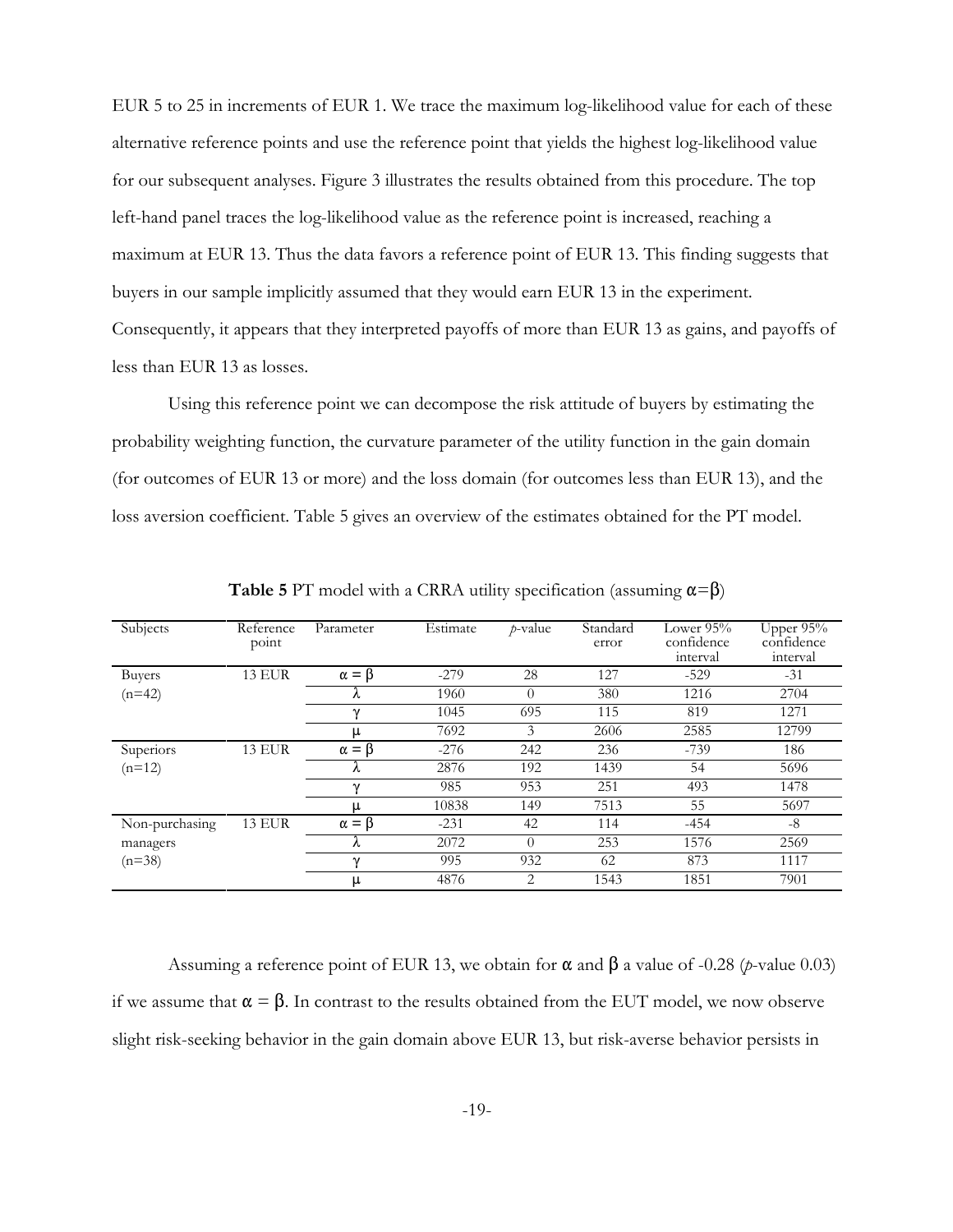the loss domain below the reference point. In addition, we find clear evidence of loss aversion. The disutility of losses weighs almost twice as much as the utility of comparable gains: the loss aversion parameter  $\lambda$  is estimated at 1.96 (with a standard error of 0.38). The results indicate that purchasing managers experience a significant disutility from winning less money than they implicitly expected

Comparing these results with our initial estimates, obtained from the EUT specification, leads to some interesting insights. The results from the EUT specification indicated that purchasing managers are risk averse in the global domain of payoffs ranging from EUR 0 to 40. However, the results from the PT model suggest that purchasing managers are only risk averse within the loss domain; in the gain domain, they are moderately risk-loving.

Comparing buyers and their superiors, we find the same reference point of EUR 13 for both groups. However, we cannot draw comparable conclusions for the other model parameters: we cannot reject the hypothesis that  $\alpha$  equals 0, and that  $\lambda$  and  $\gamma$  are each equal to 1. This is most likely due to the small sample size: there were only 12 superiors in the sample. Comparing buyers and nonpurchasing managers, we find virtually the same results for both groups. For non-purchasing managers, we estimate a reference point of EUR 13, slight risk-seeking behavior in the gain domain ( $\alpha$ =-0.23, *p*-value=0.04) above EUR 13, risk-averse behavior below EUR 13, significant loss aversion ( $\lambda$ =2.01, *p*-value=<0.01) and no probability weighting ( $\gamma$ =1.00, *p*-value=0.93 on the null hypothesis that  $\gamma=1$ ).

In summary, the reference point is estimated at EUR 13 for all types of managers. All our results indicate slight risk-seeking behavior in the gain domain and risk-averse behavior in the loss domain. The loss aversion coefficient  $\lambda$  ranges from 2.0 to 2.9, depending on the specific type of manager, with superiors exhibiting the greatest degree of loss aversion. A consistent result across all types of managers is the absence of probability weighting. Thus PT provides interesting complementary information to the EUT model, which only characterizes managers as globally risk averse.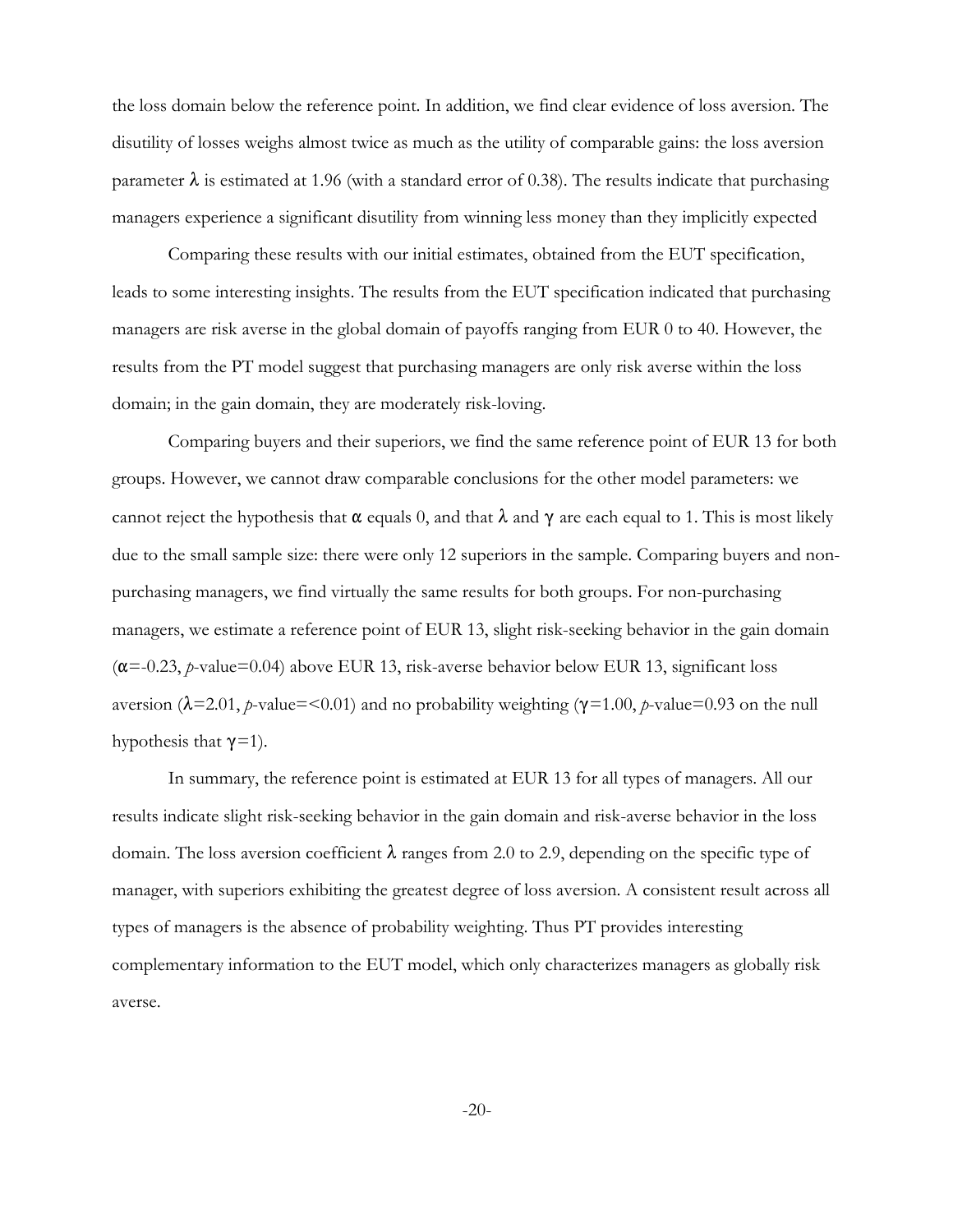It is difficult to compare our findings with those of prior research. The main reason is that we did not use the experimenter-induced reference point of EUR 40 as normally assumed, but determined the reference point that subjects implicitly used when evaluating different lotteries. Our results suggest that subjects had implicit expectations about their earnings, and that they used these expectations to determine which outcomes should be viewed as losses and which as gains.



Fig 4. Inverse S-shaped utility function estimated for buyer using a reference point of EUR 13 ( $\alpha = \beta = -0.28$ ,  $\lambda = 1.96$ )

Using the endogenous reference point of EUR 13, we find an inverse S-shaped utility function as shown in Figure 4 for buyers, convex in the gain domain and concave in the loss domain. This result is not in line with the conventional assumption of most PT analysts who assume an S-shaped utility function implying risk averse behavior in the gain domain and risk seeking behavior in the loss domain. If, however, we simply use the experimenter-induced reference point of EUR 40, we estimate  $\alpha$  at 0.19 (*p*-value=0.09) for our group of buyers. This estimate would imply the typical S-shaped utility function. However, the data obtained from our experiments does not support a reference point of EUR 40, despite the loss frame used in our experiment.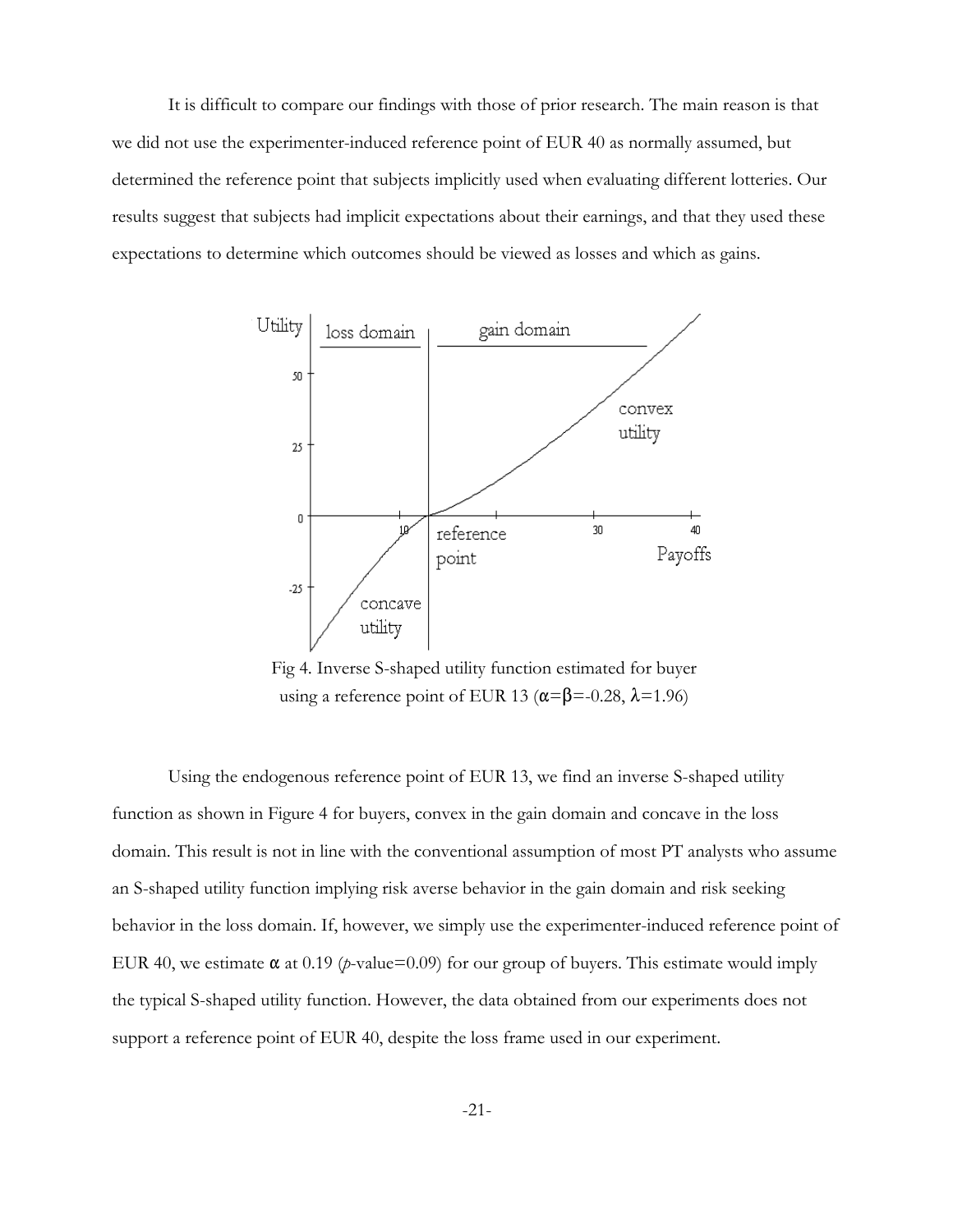The degree of loss aversion may appear to be a confirmation of the argument made by some PT analysts that  $\lambda \approx 2$ , but it is important to note that  $\lambda$  clearly depends on the assumed reference point, as one can see in Figure 3. Over the range of different reference points that we analyzed, the degree of loss aversion varies between 1 and 10.

In our previous analysis we imposed  $\alpha = \beta$ , so that the curvature of the utility function was the same in the gain and the loss domain. Köbberling and Wakker (2005) point out that this assumption is needed to identify the degree of loss aversion if one uses CRRA functional forms and does not want to make the strong assumption that utility is measurable only on a ratio scale. Despite this theoretical constraint, we want to assess whether this assumption has an impact on the structural insights gained from our previous results, we now relax this constraint and obtain separate estimates for  $\alpha$  and  $\beta$ .

| Subjects      | Reference<br>point | Parameter | Estimate | $p$ -value | Standard<br>error | Lower $95\%$<br>confidence<br>interval | Upper $95\%$<br>confidence<br>interval |
|---------------|--------------------|-----------|----------|------------|-------------------|----------------------------------------|----------------------------------------|
| <b>Buyers</b> | <b>13 EUR</b>      | α         | $-279$   | 28         | 127               | $-529$                                 | $-31$                                  |
| $(n=42)$      |                    |           | $-638$   |            | 139               | $-911$                                 | $-365$                                 |
|               |                    | $\sim$    | 104      | 695        | 115               | 819                                    | 1271                                   |
|               |                    |           | 100      | 922        | 62                | 875                                    | 1115                                   |
|               |                    |           | 7692     |            | 2606              | 2584                                   | 12799                                  |

**Table 6** PT model with a CRRA utility specification  $(\alpha \neq \beta)$ 

Table 6 gives the corresponding parameter estimates for buyers. For  $\alpha$ , we obtain the same estimate as before. However,  $\beta$  now decreases to -0.64. To interpret this decrease, we must simultaneously look at the estimate of  $\lambda$ , as  $\beta$  and  $\lambda$  together determine risk aversion in the loss domain. We find that the additional risk aversion reflected by the increase in  $\beta$  is accompanied by a lower value for  $\lambda$ ; the loss aversion parameter decreases from 1.96 to 1.00. Thus our qualitative result is similar to our earlier finding assuming  $\alpha = \beta$ : risk-loving behavior in the gain domain and risk-averse behavior in the loss domain. We observe the same structural results for superiors and non-purchasing managers.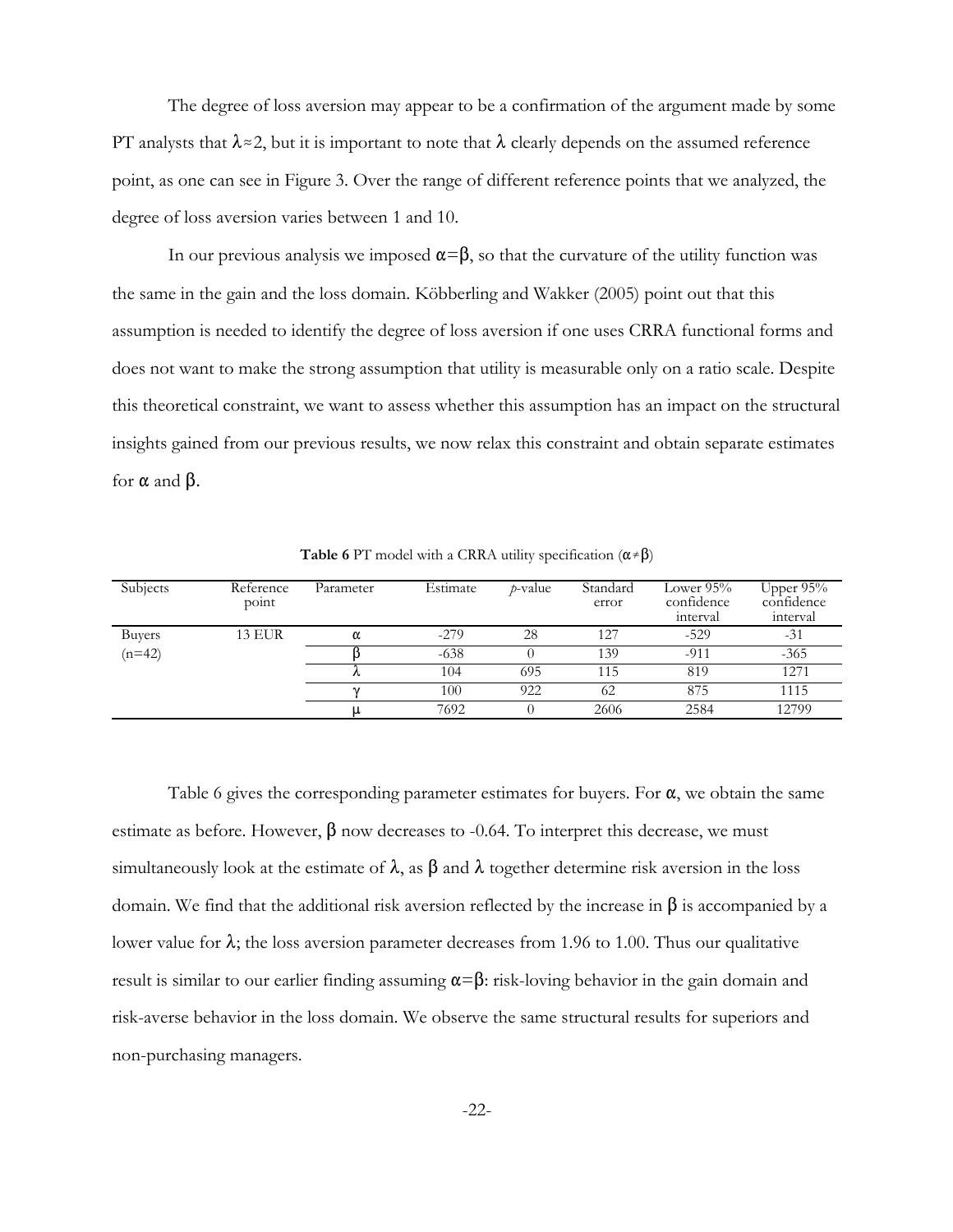#### 4.4 Treatment Effects and Biases

We now turn our attention to the treatment effects previously reported for lottery choice experiments. Harrison et. al (2005) and Holt and Laury (2005) provide strong evidence for an order effect. Holt and Laury (2002) show that a hypothetical payment bias is likely to occur if lottery choice experiments do not involve real monetary outcomes. Our experimental design allows us to control for both effects.

*Order effects*. We controlled for a potential order effect by including a covariate *first*. This covariate captures the potential effect that occurs if the decision task is completed first. It thus indicates whether subjects make different choices at the beginning of the experiment and at the end. We found positive values for the treatment variable, which indicates that the task order had an effect on the risk attitudes of our subjects. However, none of the estimates of the covariate *first* were statistically significant at standard levels. To provide a more extensive test for order effects we conducted a pooled analysis that jointly estimated choices involving real and hypothetical payments, as well as choices across all buyers and superiors. Table 7 provides the estimates obtained from this analysis for an EUT, RDU and PT model.

For the EUT model we find a significant order effect on the CRRA coefficient. The oefficient *r* is estimated at 0.21 (*p*-value=0.06) and the order effect captured by the variable *first* is estimated at  $0.25$  (*p*-value=0.04). This implies that if we assume that all purchasing managers completed the lottery choice task first, the CRRA coefficient *r* increases by 0.25 to 0.46. If we assume that they completed the task second or third in order, the estimate of *r* remains at its initial estimate of 0.21. Thus purchasing managers appear to be more cautious at the beginning of the experiment than at the end. This shows us that the task order does indeed have an impact on the risk attitude of our subjects, although it was not statistically significant in the previous estimations for different groups of subjects.

In the RDU model we also find evidence of an order effect if we conduct a pooled analysis. Interestingly, it appears that whether subjects are risk neutral or risk averse depends on the task

-23-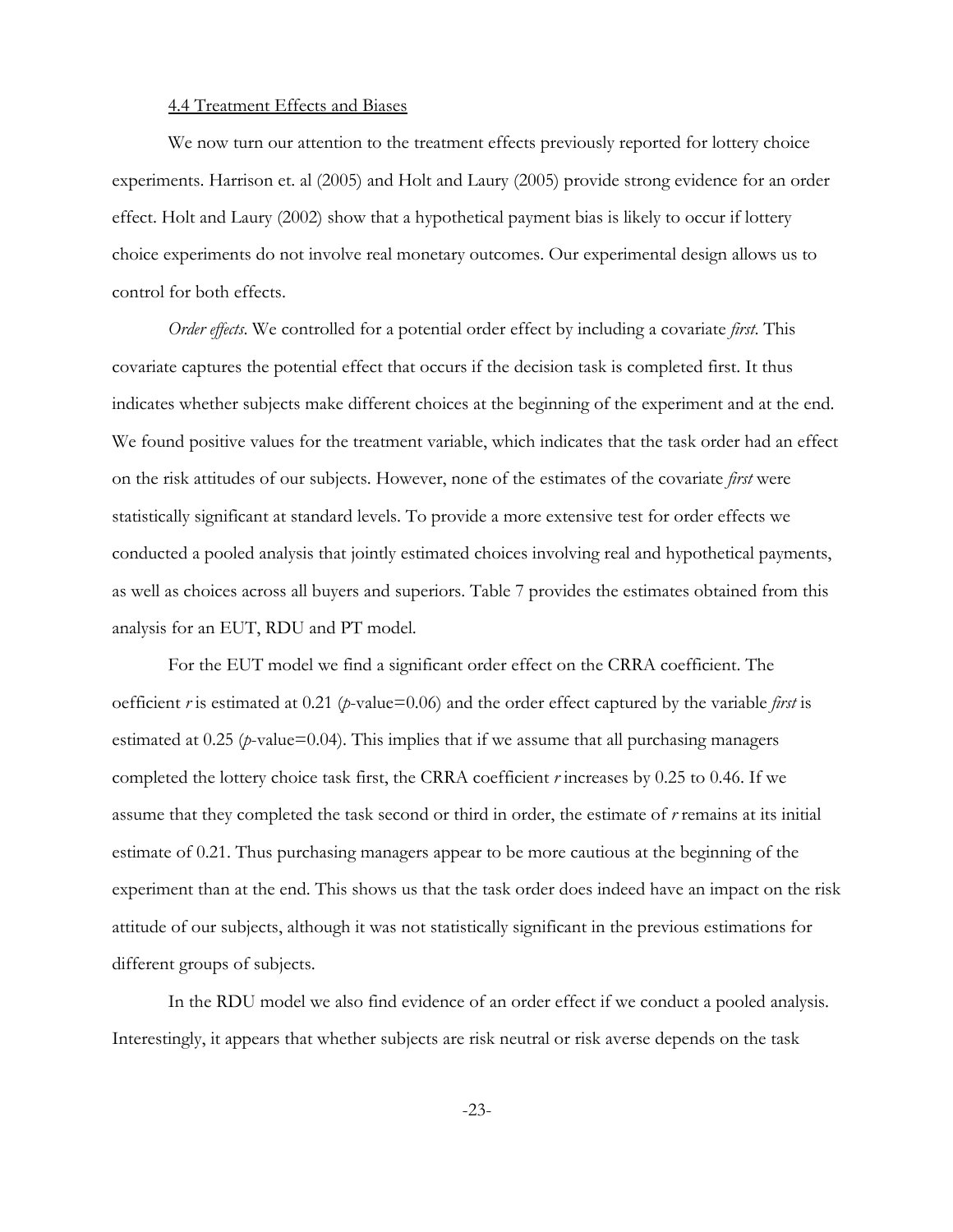order. Looking at tasks completed at a later stage of the experiment, we cannot reject the hypothesis that purchasing managers are risk neutral. The CRRA coefficient is estimated at 0.19, however, with a *p*-value of 0.12. Looking instead at choices made at the beginning of the experiment, we find moderate risk aversion. Despite finding evidence of an order effect on *r*, we do not find any indication of an order effect on  $\gamma$ .

| Subjects   | Reference<br>point               | Parameter        | Estimate | $p$ -value     | Standard<br>error | Lower $95%$<br>confidence<br>interval | Upper 95%<br>confidence<br>interval |
|------------|----------------------------------|------------------|----------|----------------|-------------------|---------------------------------------|-------------------------------------|
|            | EUT model and CRRA specification |                  |          |                |                   |                                       |                                     |
| Purchasing | $- -$                            | $\mathbf{r}$     | 212      | 60             | 113               | $-9$                                  | 433                                 |
| managers   |                                  | first            | 254      | 38             | 123               | 137                                   | 495                                 |
| $(n=92)$   |                                  | hypothetical     | $-178$   | 131            | 118               | $-409$                                | 53                                  |
|            |                                  | μ                | 156      | $\theta$       | 14                | 128                                   | 184                                 |
|            | RDU model and CRRA specification |                  |          |                |                   |                                       |                                     |
| Purchasing | $- -$                            | $\mathbf{r}$     | 189      | 117            | 121               | $-47$                                 | 425                                 |
| managers   |                                  | first            | 259      | 40             | 126               | 12                                    | 506                                 |
| $(n=92)$   |                                  | hypothetical     | $-180$   | 135            | 120               | $-417$                                | 56                                  |
|            |                                  | γ                | 980      | 705            | 55                | 871                                   | 1088                                |
|            |                                  | μ                | 157      | $\theta$       | 14                | 130                                   | 185                                 |
|            | PT model and CRRA specification  |                  |          |                |                   |                                       |                                     |
| Purchasing | <b>13 EUR</b>                    | $\alpha = \beta$ | $-306$   | $\mathbf{1}$   | 93                | $-488$                                | $-124$                              |
| managers   |                                  | first            | 94       | 179            | 70                | $-43$                                 | 231                                 |
| $(n=92)$   |                                  | hypothetical     | $-30$    | 675            | 71                | $-168$                                | 109                                 |
|            |                                  | λ                | 1841     | $\Omega$       | 312               | 1230                                  | 2453                                |
|            |                                  | first            | 580      | 104            | 357               | $-120$                                | 1280                                |
|            |                                  | hypothetical     | $-447$   | 170            | 325               | $-1084$                               | 191                                 |
|            |                                  | γ                | 105      | 431            | 72                | 915                                   | 1199                                |
|            |                                  | μ                | 7601     | $\overline{0}$ | 1507              | 4648                                  | 10555                               |

**Table 7.** Order effect and hypothetical bias

Since we found no evidence of probability weighting, one might expect to see the same estimate for the CRRA coefficient in the EUT and RDU model. However, the introduction of probability weighting prevents a statistically significant estimate for the CRRA coefficient:  $\gamma$  still explains some of the observed choices, although it is indistinguishable from 1 at the 10% level.

In the PT model we also find support for an order effect. The task order does not impact the curvature of the utility function, but it does impact the estimates of the loss-aversion parameter: loss aversion increases from 1.84 to 2.42, and this increase is statistically significant at the 10% level. Thus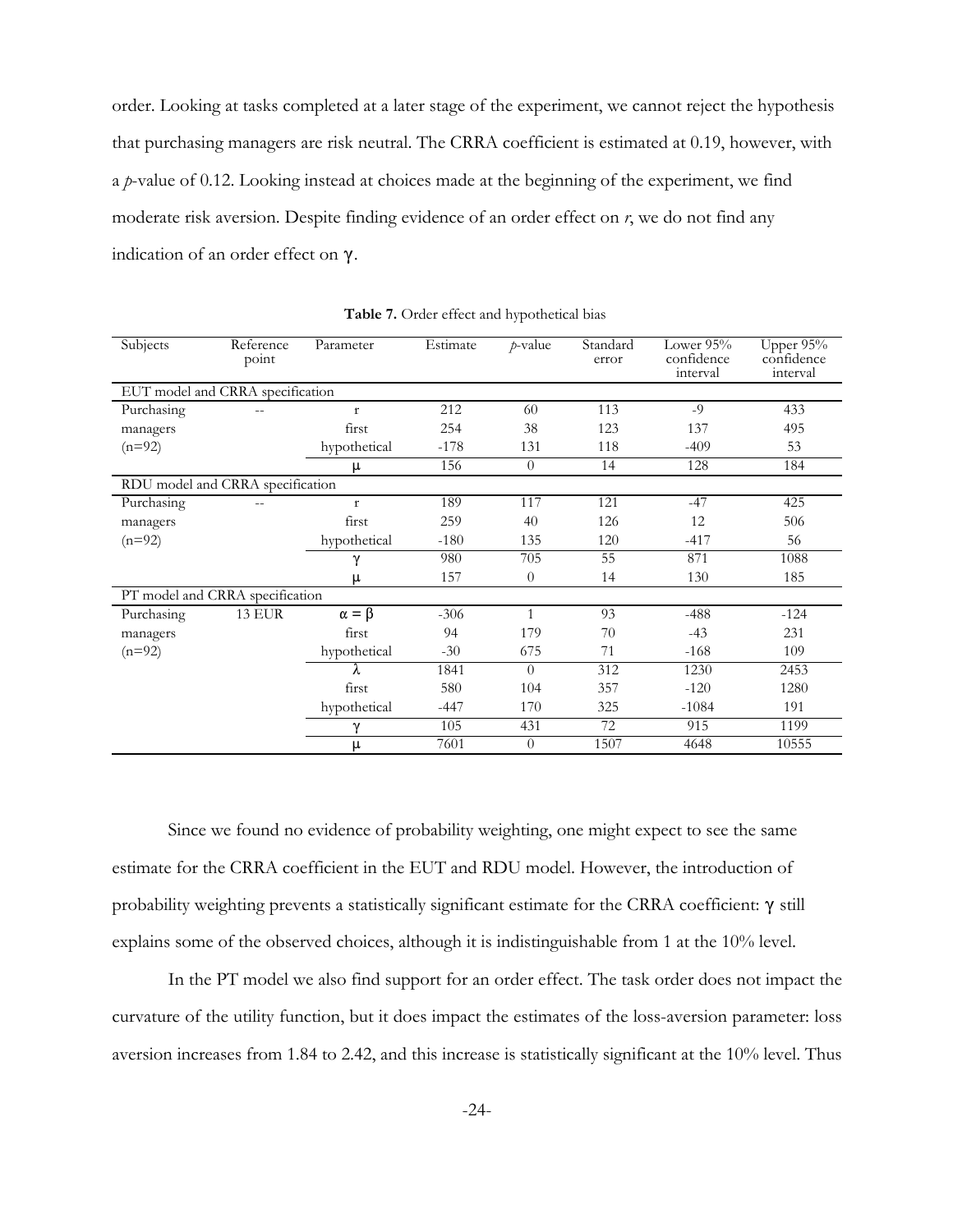subjects appear to have experienced a greater disutility from not meeting their expectations in terms of earnings at the beginning of experiment than at the end.

Our findings underline the importance of controlling for task order when subjects complete different decision tasks in the same experiment. However, our qualitative results differ from those of Harrison et al. (2005) and Holt and Laury (2005). While they report that later tasks in an experiment are likely to cause higher relative risk aversion, we find the opposite. In our experiment subjects tended to be more risk averse at the beginning of the experiment than at the end. Although this order effect was not prevalent in our analysis of different sub-samples, we were able to collect evidence of such an order effect by utilizing a pooled analysis. If the order effect had emerged in our analysis earlier (see Tables 3 to 6), we would have needed to adjust the estimates for buyers before comparing their risk attitudes with those of superiors and non-purchasing managers.

*Hypothetical bias*. The magnitude of a potential hypothetical bias, as reported by Holt and Laury (2002, 2005), is also of interest. We want to assess whether purchasing managers are biased when they face hypothetical economic consequences rather than real payoffs. We capture this potential bias by means of the binary treatment variable *hypothetical*, as shown in Table 7.

Unlike earlier research, we do not find any salient hypothetical bias. In all models (EUT, RDU and PT), the treatment variable *hypothetical* is not statistically significant at the 10% level. This is a surprising finding that might relate to the professional background of our subjects. Since most subjects are purchasing managers with substantial professional experience, it might be that they are accustomed to working with hypothetical scenarios. In the supplier selection process, for example, it is common to work with different (hypothetical) scenarios of potential supplier failures. In addition, van Notten (2006) reports that many companies have even institutionalized the use of tools like scenario planning, which force managers to deal with hypothetical events and force them to evaluate their probabilities and potential consequences. Being more accustomed to the evaluation of hypothetical settings could potentially explain the difference between our results and those reported by Holt and Laury (2002, 2005) for American college students.

-25-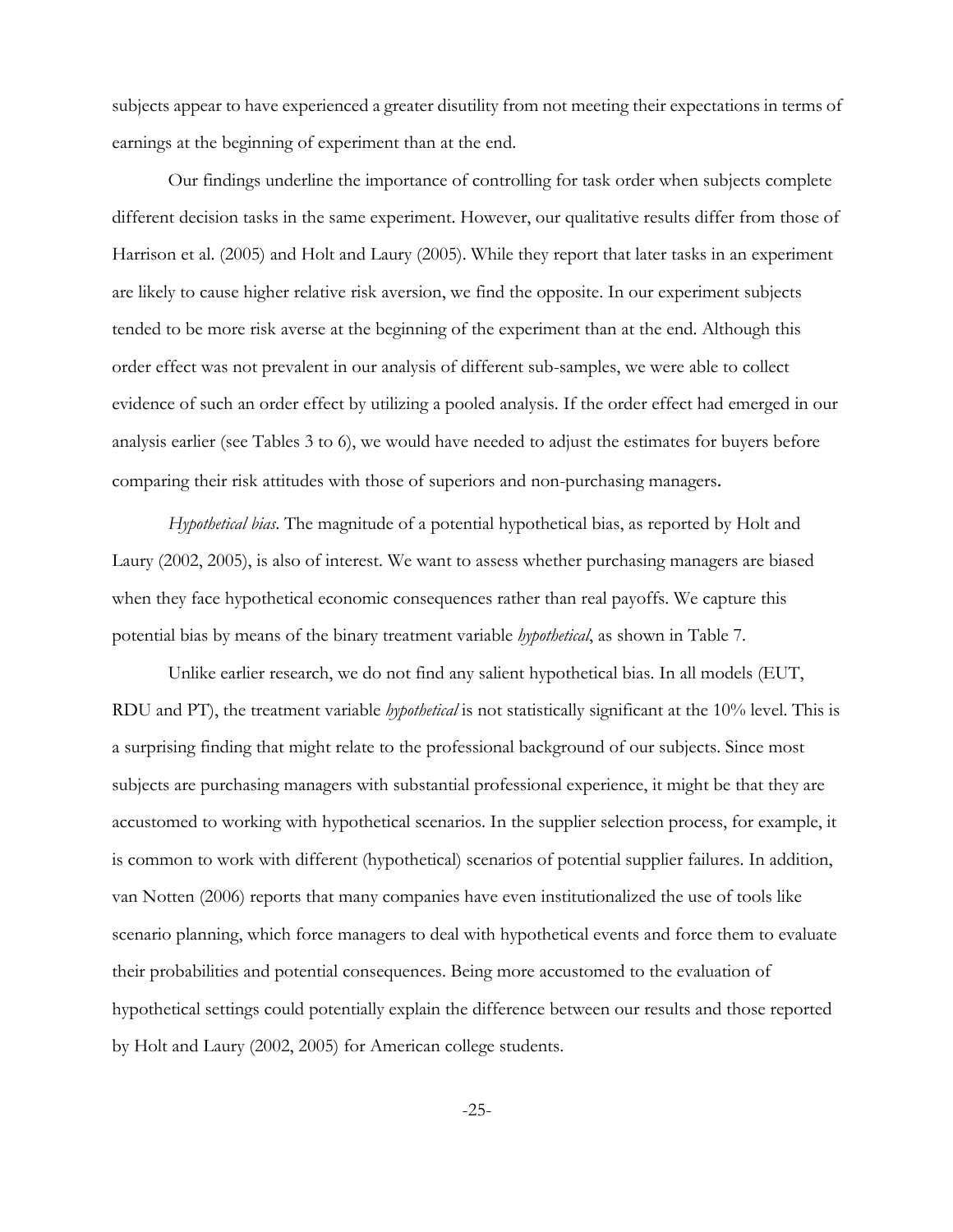#### 4.5 Characteristics Variables

Prior research findings suggest that individual characteristics such as age, sex and education may have an impact on a subject's risk aversion (e.g., Jianakoplos and Bernasek, 1998; Harrison et al., 2007). In the context of industrial managers it is also interesting to explore whether companyspecific or job-related characteristics have an effect on the subjects' risk attitudes. For example, we could hypothesize that managers in different industries have varying risk attitudes and that income as well as performance-related salaries impact their decisions under risk. We use the demographic, jobspecific and company-specific information that we collected in the first part of the questionnaire to investigate these potential effects. We choose to present the results of our analysis for purchasing managers, since we collected more information from this group of managers than from nonpurchasing managers (including details of experience in purchasing, number of suppliers and number of supplier failures in the last 12 months). We also focus on choices involving real payments. The Appendix provides an additional analysis for all managers, albeit with fewer characteristics.

| Subjects   | Parameter      | Description                        | Estimate | $p$ -value | Standard<br>error | interval | Lower/upper<br>95% confidence |
|------------|----------------|------------------------------------|----------|------------|-------------------|----------|-------------------------------|
| Purchasing | first          | Task done first in order           | 520      | 78         | 295               | $-57$    | 1097                          |
| managers   | german         | Nationality is German              | 93       | 735        | 275               | -446     | 632                           |
| $(n=54)$   | female         | Gender is female                   | 322      | 330        | 331               | $-326$   | 969                           |
|            | age_20_35      | Age between 20 and 35              | 507      | 133        | 338               | $-155$   | 1170                          |
|            | age_36_50      | Age between 36 and 50              | 606      | 43         | 300               | 18       | 1194                          |
|            | age_51_65      | Age between 51 and 65              | 330      | 327        | 337               | $-330$   | 991                           |
|            | married        | Marital status is married          | 288      | 249        | 250               | $-202$   | 778                           |
|            | household      | Household size                     | $-125$   | 858        | 697               | $-1491$  | 1242                          |
|            | business       | Business education                 | $-247$   | 153        | 173               | -586     | 91                            |
|            | low income     | Household income <45.000 EUR       | 260      | 412        | 318               | $-362$   | 884                           |
|            | experience     | Total professional experience      | 1625     | 8          | 609               | 432      | 2818                          |
|            | experience_pur | Experience in purchasing           | $-7$     | 506        | 10                | $-28$    | 14                            |
|            | team_member    | No supervisory tasks               | 55       | 832        | 258               | $-450$   | 560                           |
|            | bonus          | Performance-related salary         | $-188$   | 343        | 198               | $-577$   | 201                           |
|            | many_suppliers | In charge of $>30$ suppliers       | 329      | 233        | 276               | $-212$   | 870                           |
|            | failure        | Supplier failure in last 12 months | $-95$    | 753        | 302               | $-687$   | 497                           |
|            | aerospace      | Industry is Aerospace              | 756      | 2          | 241               | 283      | 1228                          |
|            | turnover       | Turnover of company                | $-32$    | 913        | 288               | -596     | 533                           |

**Table 8.** Marginal effects of characteristics variables (purchasing managers)

Notes: Log-likelihood value is -956.00173. A Wald test for null hypothesis that all coefficients are zero has a  $\chi^2$  value of 97.38 with 18 degrees of freedom, implying a *p*-value less than 0.001.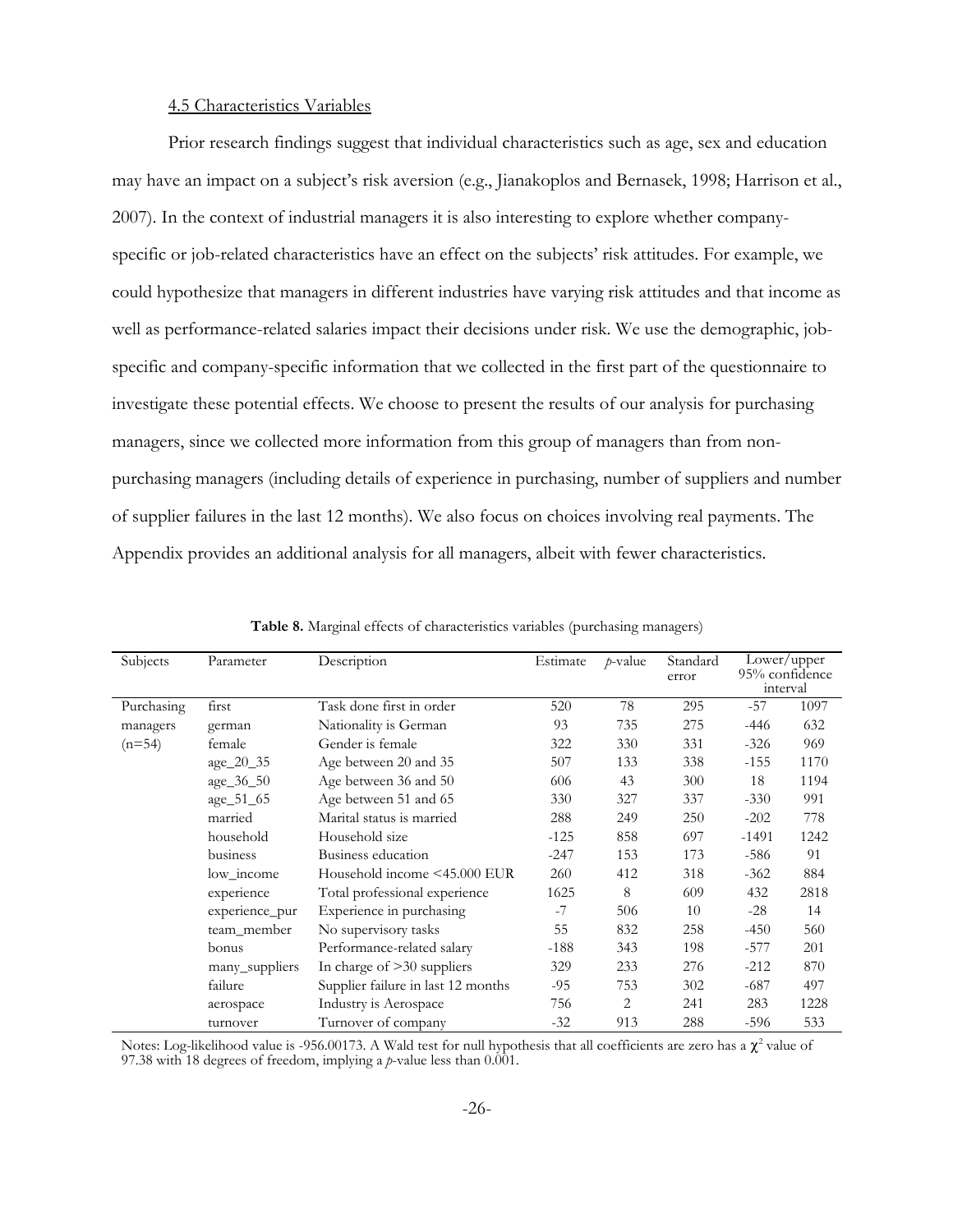We mainly used binary variables in our analysis. Only the variables *household*, *experience* and *experience\_pur* are normalized to lie in the unit interval. Accordingly, we interpret the coefficient on these three variables as reflecting the effect of being e.g. the most experienced subject.

*Marginal effects.* Apart from the task order, we identify three additional characteristics correlated with variation in risk attitudes across subjects. As shown in Table 8, middle-aged purchasing managers (those aged between 36 and 50) are more risk averse than older or younger purchasing managers. Professional experience also has a statistically significant impact on risk attitude: more experienced managers are more risk averse than less experienced managers. A further interesting finding is that purchasing managers in the aerospace industry tend to be more risk averse than those in other industries. This could be driven by the very restrictive safety regulations and risk precautions that apply in the aerospace industry.

| Subjects   | Parameter      | Description                        | Estimate | $p$ -value | Standard<br>error |        | Lower/upper<br>95% confidence<br>interval |
|------------|----------------|------------------------------------|----------|------------|-------------------|--------|-------------------------------------------|
| Purchasing | first          | Task done first in order           | 296      | 81         | 169               | $-36$  | 628                                       |
| managers   | german         | Nationality is German              | 129      | 425        | 162               | $-188$ | 446                                       |
| $(n=54)$   | female         | Gender is female                   | 18       | 912        | 168               | $-310$ | 347                                       |
|            | age_20_35      | Age between 20 and 35              | $-133$   | 424        | 166               | $-458$ | 193                                       |
|            | age_36_50      | Age between 36 and 50              | 15       | 928        | 162               | $-302$ | 331                                       |
|            | age_51_65      | Age between 51 and 65              | 177      | 269        | 161               | $-137$ | 493                                       |
|            | married        | Marital status is married          | 227      | 91         | 135               | $-37$  | 491                                       |
|            | household      | Household size                     | 275      | 314        | 273               | $-260$ | 810                                       |
|            | business       | Business education                 | $-105$   | 497        | 155               | $-409$ | 198                                       |
|            | low income     | Household income <45.000 EUR       | 118      | 444        | 154               | $-184$ | 420                                       |
|            | experience     | Total professional experience      | 470      | 91         | 279               | -76    | 1017                                      |
|            | experience_pur | Experience in purchasing           | 2        | 847        | 9                 | $-16$  | 19                                        |
|            | team_member    | No supervisory tasks               | $-158$   | 324        | 160               | $-473$ | 156                                       |
|            | bonus          | Performance-related salary         | $-179$   | 237        | 152               | -476   | 118                                       |
|            | many_suppliers | In charge of $>30$ suppliers       | 312      | 157        | 220               | $-120$ | 744                                       |
|            | failure        | Supplier failure in last 12 months | $-108$   | 500        | 160               | $-422$ | 206                                       |
|            | aerospace      | Industry is Aerospace              | 286      | 99         | 173               | $-53$  | 626                                       |
|            | turnover       | Turnover of company                | 68       | 749        | 214               | $-350$ | 487                                       |

**Table 9.** Total effects of characteristics variables (purchasing managers)

Notes: Each variable os estimated in a separate model not including other characteristics variables.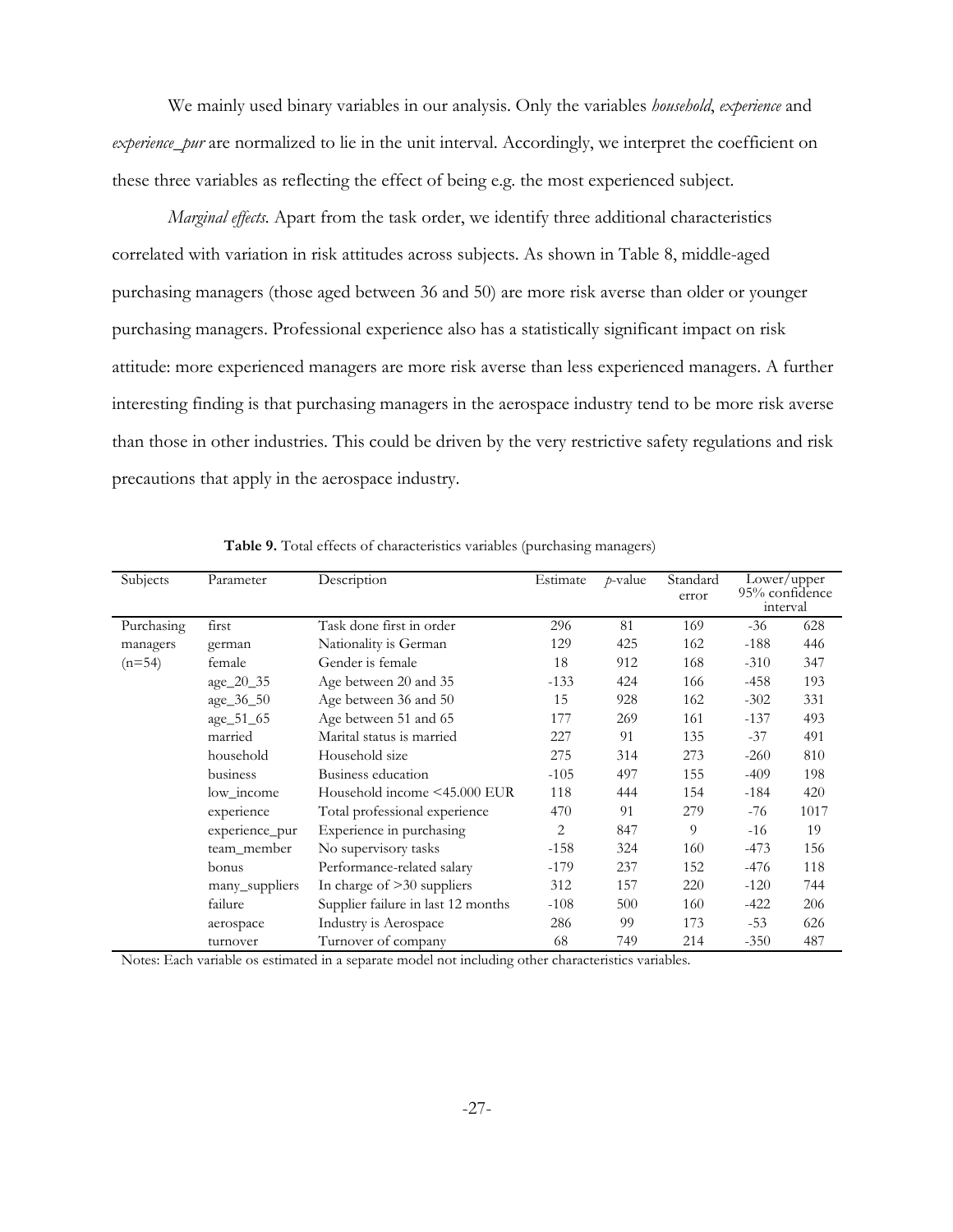Total effects. We now consider the total effects of key characteristics. Total effects may differ from marginal effects. For example, the men in our sample have a number of characteristics that differ from the women apart from their gender. They tend to be older, educated to a higher level, have a higher income and more professional experience. It is possible that the effect of sex along with the characteristics correlated with it have a significant effect on risk attitudes. To determine the total effects, we repeat the analysis in Table 8, but with one characteristics variable at a time. The results are shown in Table 9.

 Two of the three significant total effects derive from the same source as the significant marginal effects: professional experience and working in the aerospace industry. In addition, we find a significant total effect of being married. This is probably because most of the married subjects were aged between 36 and 50 (approximately 50% of the married purchasing managers in the sample were aged between 36 and 50).

Our primary reason for collecting a wide range of characteristics variables was that we expected to find significant effects from covariates such as gender, field of education, household income, bonus payments and so on. In fact, we found very few marginal effects and very few total significant effects. One explanation for this could be that industrial managers are a homogenous and self-selected group of subjects. The majority of the subjects in our sample were male  $(\sim 70\%)$  and had a business or engineering background  $(\sim 90\%)$ . Roughly 60% of the managers had an annual household income of approximately EUR 45,000 and only around 40% received a performance-related salary (i.e., bonus payments).

## **5. Related Literature**

Many studies have measured the risk attitude of students or non-managerial staff. However, we are not aware of any other artefactual field experiments investigating the risk attitude of industrial managers. Here we review selected field and laboratory experiments that relate to our research. In particular, we look at studies with relevance for our key results: the absence of a hypothetical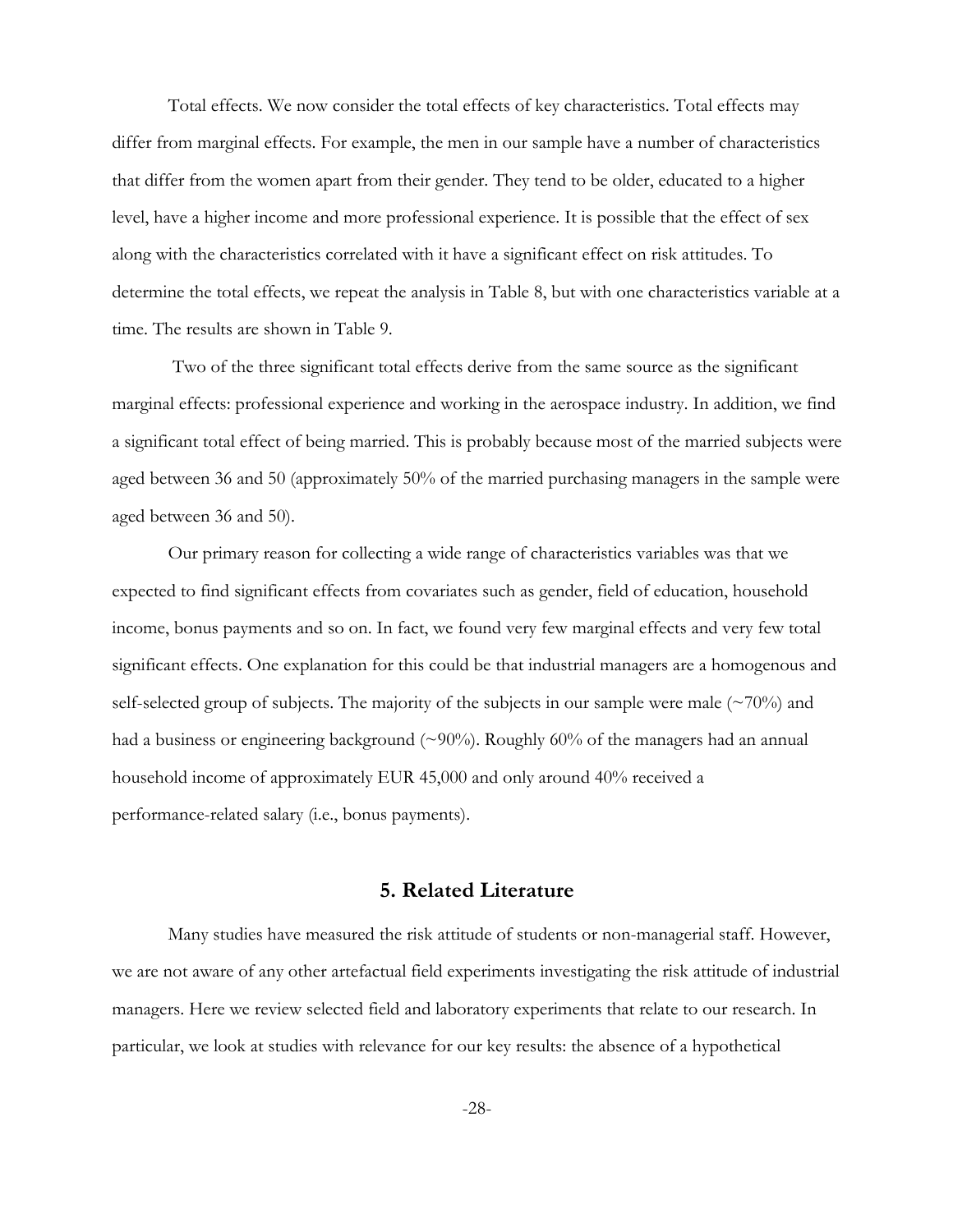decision bias, the absence of probability weighting, and an inverse S-shaped utility function.

#### 5.1 Similar Studies

Work by Kliger and Levy (2009) is directly relevant to our research. They use real financial market data (call options on the S&P500 index) to assess which model of decision making under risk (EUT, RDU or PT) best characterizes financial investors. They reject EUT in favor of non-linear utility models due to clear evidence of reference point-dependent preferences, non-linear weighting of probabilities and loss aversion. Moreover, their observations are robust to different specifications of the utility function, alternative probability weighting functions and choice of reference point. Comparing the results of Kliger and Levy (2009) with our findings, we identify two main differences. Firstly we cannot reject the EUT specification: We find significant parameter estimates for both EUT and PT. Secondly our estimates, while also robust to different probability weighting functions, are clearly not robust to choice of reference point (see Figure 3).

#### 5.2 Hypothetical Payment Bias

The most widely cited study that deals with hypothetical payment bias is Holt and Laury (2002). In their study they analyze the decision making of 216 undergraduate students. They find that their subjects were, on average, risk averse, and much more so with real payments than with comparable hypothetical payments. Moreover, they found evidence of a scale effect: the degree of risk aversion increases sharply with increases in the scale of real cash payoffs. Under a hypothetical payment treatment, the degree of risk aversion did not change significantly. Even though Harrison et al. (2005) and Holt and Laury (2005) show that the scale effect can partly be attributed to the task order, the hypothetical decision bias persists and is statistically significant.

Our analysis, by contrast, did not reveal a hypothetical decision bias. Managers appeared to be motivated even though they were not personally rewarded for their efforts. One possible explanation for this could be that industrial managers have more experience than, for example,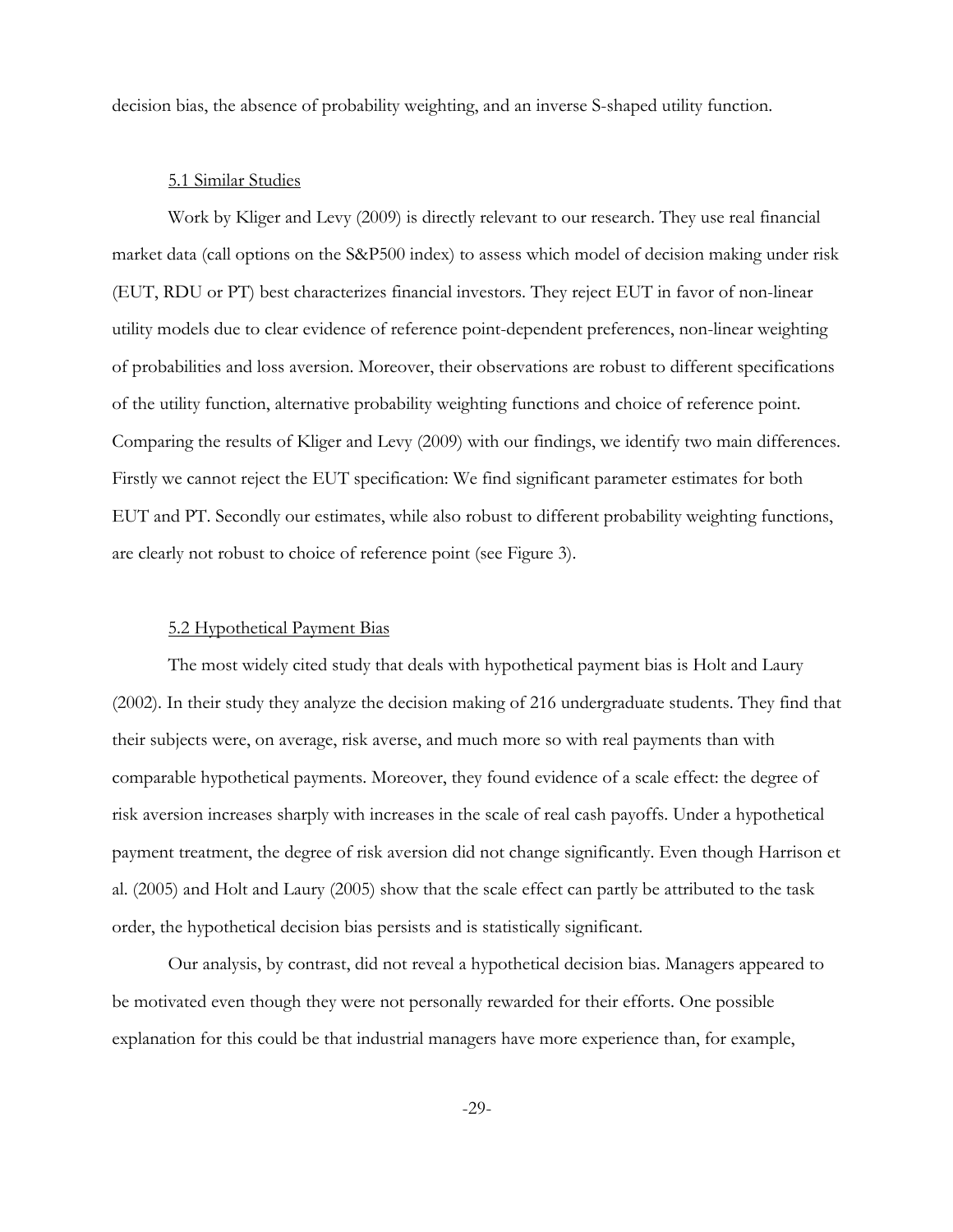students in dealing with hypothetical scenarios (e.g., from potential supplier failures). Another possibility relates to the experimental setting. The experiments were conducted at the companies' premises and subjects were invited to participate by their superiors. They may therefore have experienced the task as part of their day-to-day business and most carefully evaluated and completed the decision tasks as if they were evaluating hypothetical sourcing scenarios.

#### 5.3 Shape of the Utility Function and Probability Weighting Function

Tversky and Kahneman (1992) propose that the utility function and the probability weighting function exhibit diminishing sensitivity. This leads to an S-shaped utility function, concave for gains and convex for losses, and an inverse S-shaped probability weighting function, implying underweighting of small probabilities and overweighting of large probabilities.

*Shape of the utility function*. We first focus on the shape of the utility function in the gain and loss domains. Substantial empirical evidence supports the assumption that subjects exhibit a concave utility function in the gain domain (e.g., Tversky and Kahneman, 1992; Abdellaoui, 2000; Abdellaoui et al., 2005). In the loss domain, Tversky and Kahneman (1992), Fenna and Van Assen (1998), Abdellaoui (2000) and Etchart-Vincent (2004) found a slightly convex utility function for losses at the aggregated level. All these researchers estimate the power coefficient of the utility function to be approximately 0.9. If we combine the empirical findings in the gain and loss domains, we obtain the typical S-shaped utility function often assumed by PT analysts.

The inverse S-shaped utility function that we found in our analysis is less common. Nevertheless, Fenna and Van Assen (1998), Abdellaoui (2000) and Etchart-Vincent (2004) report that 20-35% of their subjects exhibit linear and convex utility functions in the gain domain and 30-40% exhibit linear and concave utility functions in the loss domain. Abdellaoui et al. (2008) further report concave utility in the loss domain at the aggregated level.

One possible explanation for why our results differ from the conventional S-shaped utility function might be the endogenous reference point that we used in our analysis. Our approach is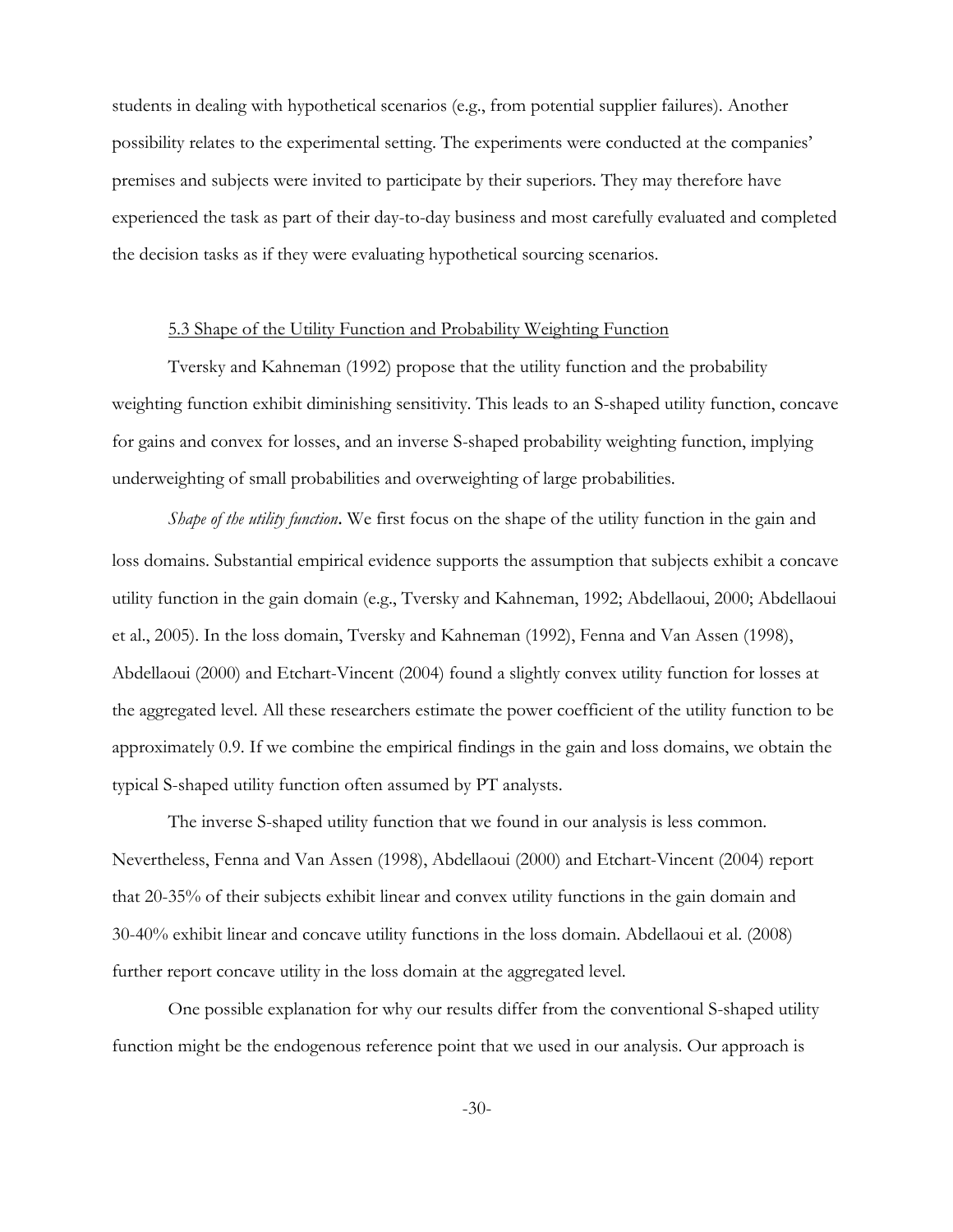consistent with the theoretical framework of Schmidt et al. (2008), who argue that the reference point might be stochastic (e.g., a lottery) rather than deterministic. The contextual nature of the reference point was also pointed out earlier by Kahneman and Tversky (1979). Since the estimated PT coefficients depend on the chosen reference point, it is a simple matter for us to generate an S-shaped utility function. If, for instance, we conduct a pooled analysis and induce a reference point of EUR 40, we obtain a concave utility function in the gain domain and a convex utility function in the loss domain. However, this reference point of EUR 40 is clearly not favored by the data obtained in our experiments.

*Probability weighting*. Most empirical research on probability weighting points to an inverse S-shaped probability weighting function (e.g., Tversky and Kahneman, 1992; Wu and Gonzalez, 1996; Gonzalez and Wu, 1999; Bleichrodt and Pinto, 2000). Bleichrodt and Pinto (2002), for example, analyzed the decisions made by 51 Spanish undergraduate students. They used a two-step approach: first, they elicited utility functionals, which they then used as input to elicit probability weights. They find strong evidence for probability weighting, concluding that it is a robust result. The common shape of the weighting function is inverse S-shaped, with an inflection point lying between 0.25 and 0.50, consistent with the broad range of similar studies reviewed by Bleichrodt and Pinto (2002). For instance, Tversky and Kahneman (1992), Abdellaoui (2000) and Wu and Gonzalez (1996), who all used the probability weighting function shown in equation (5), estimate  $\gamma$  as lying between 0.6 and 0.7. In our analysis, we did not ignore probability weighting; but at the same time we did not find any evidence in favor of it.

Other researchers who employ a similar methodology to ours also provide evidence of probability weighting. Harrison and Rutström (2009), for example, analyze decisions made by students and allow two competing decision theories under risk, EUT and PT, to explain the choices observed. Estimating a so-called mixture model, they found that their sample was roughly evenly split between those subjects best characterized by EUT and those best characterized by PT. Interestingly, they find no evidence of probability weighting when they estimate a conditional PT

-31-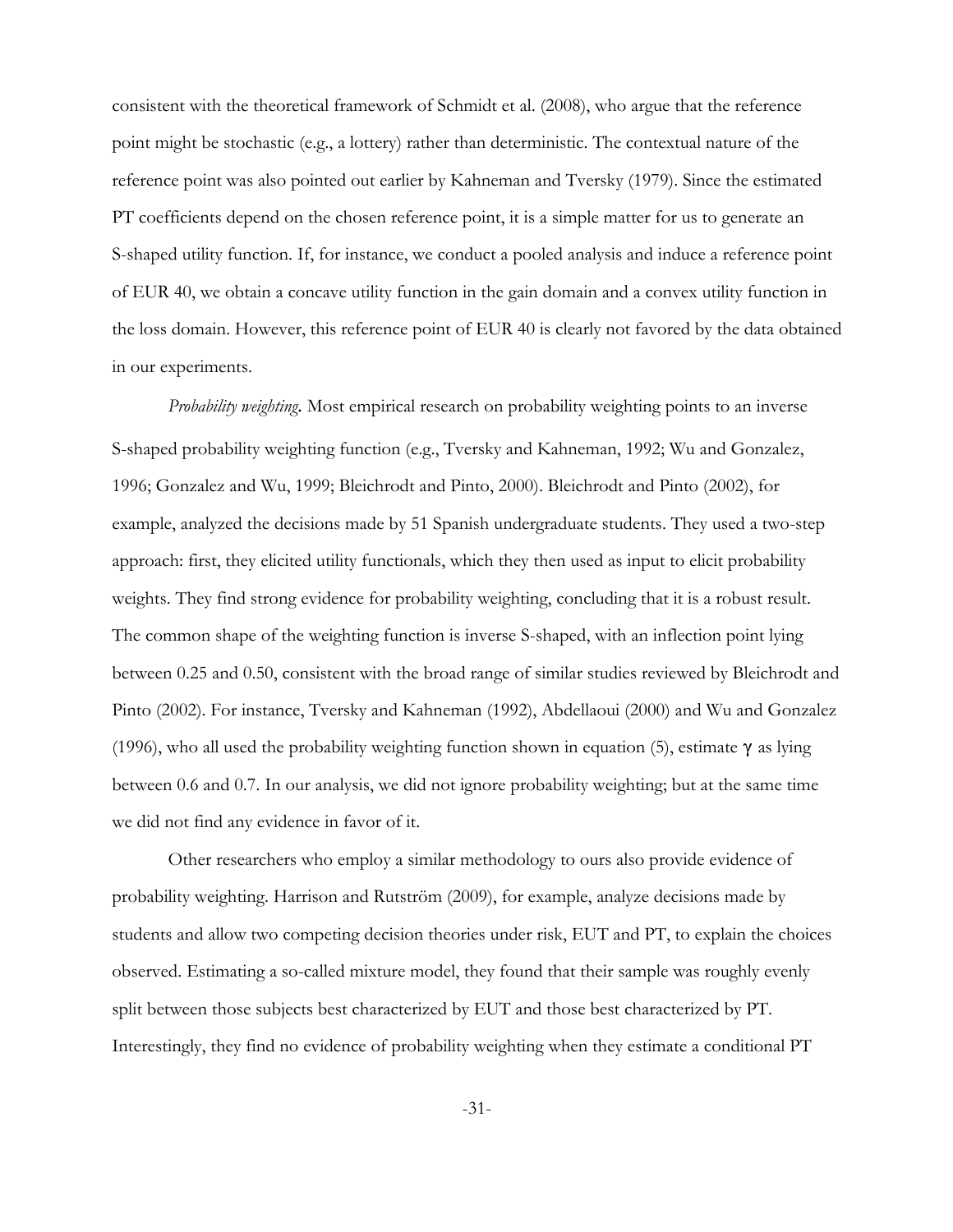model assuming that the whole sample is best characterized by a PT model. The estimated  $\gamma$ parameter is 0.91, but it is not significant at standard levels. When estimating a mixture model, however, γ drops to 0.68 (*p*-value=0.047) close to the estimates reported by other researchers. This finding may provide further guidance when it comes to interpreting our own results. If most managers in our sample are better characterized by an EUT model than by a PT model, the results of Harrison and Rutström (2009) would explain why we obtain highly significant estimates for the CRRA coefficient assuming an EUT model and no probability weighting when we estimate a PT model assuming that all managers can be characterized by a PT model.

## **6. Conclusion**

We present an artefactual field experiment to characterize risk attitudes' of industrial managers. We recruited 130 managers from 12 industrial companies in Germany, Austria and Switzerland to answer six key questions:

- What risk attitudes do industrial managers exhibit in an artefactual field experiment?
- Do the risk attitudes of managers differ from those of other subjects?
- Do the risk attitudes of superiors differ from the risk attitudes of team members?
- Do the risk attitudes of industrial managers vary across different corporate functions?
- What insights on the risk attitudes of industrial managers can we get from characterizing their behavior using the decision theories EUT, RDU and PT?
- Can the treatment effects identified by researchers investigating other groups of subjects be transferred to industrial managers?

In general, we find that the managers in our sample are moderately risk averse. Assuming a standard EUT model they exhibit similar risk attitudes as other sample populations. However, we find some differences within our sample. Superiors exhibit a higher level of risk aversion than team members that work for them in their department. Comparing purchasing managers with a random sample of non-purchasing managers from different corporate functions such as controlling, sales, engineering and so on, we cannot conclude that they differ from each other.

-32-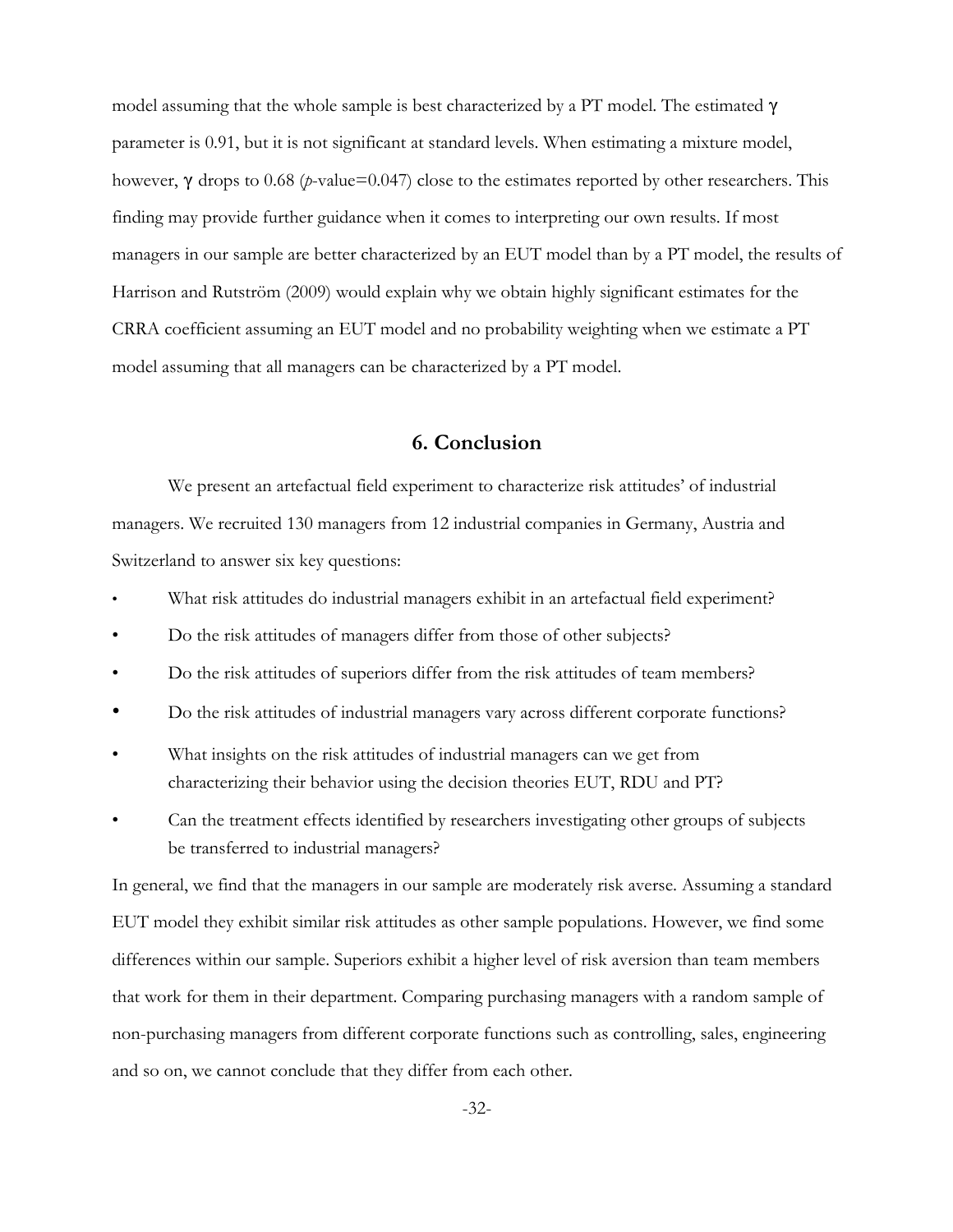Comparing different decision theories under risk (EUT, RDU and PT), we show that these theories provide complementary information on the risk attitude of industrial managers. While an EUT model only characterizes managers as globally risk averse, we learn from a PT model that the managers in our sample are only risk averse for a certain range of payoffs. For other payoffs, they even exhibit risk-seeking behavior. The reference point that determines which outcomes are to be viewed as losses and which as gains is not that induced by the task frame. We show that subjects had implicit expectations about their earning in the experiment, and used these expectations to evaluate the lotteries presented to them.

We find that managers differ from other subjects, and that methodological insights gained from student subjects cannot be readily transferred to industrial managers. The managers in our sample did not weigh probabilities and they did not exhibit a hypothetical decision bias. One potential explanation for this difference might be that managers are more familiar with the concept and assessment of probabilities than other subjects as management concepts. Managers are also used to work with hypothetical scenarios, which might explain the absence of a hypothetical decision bias.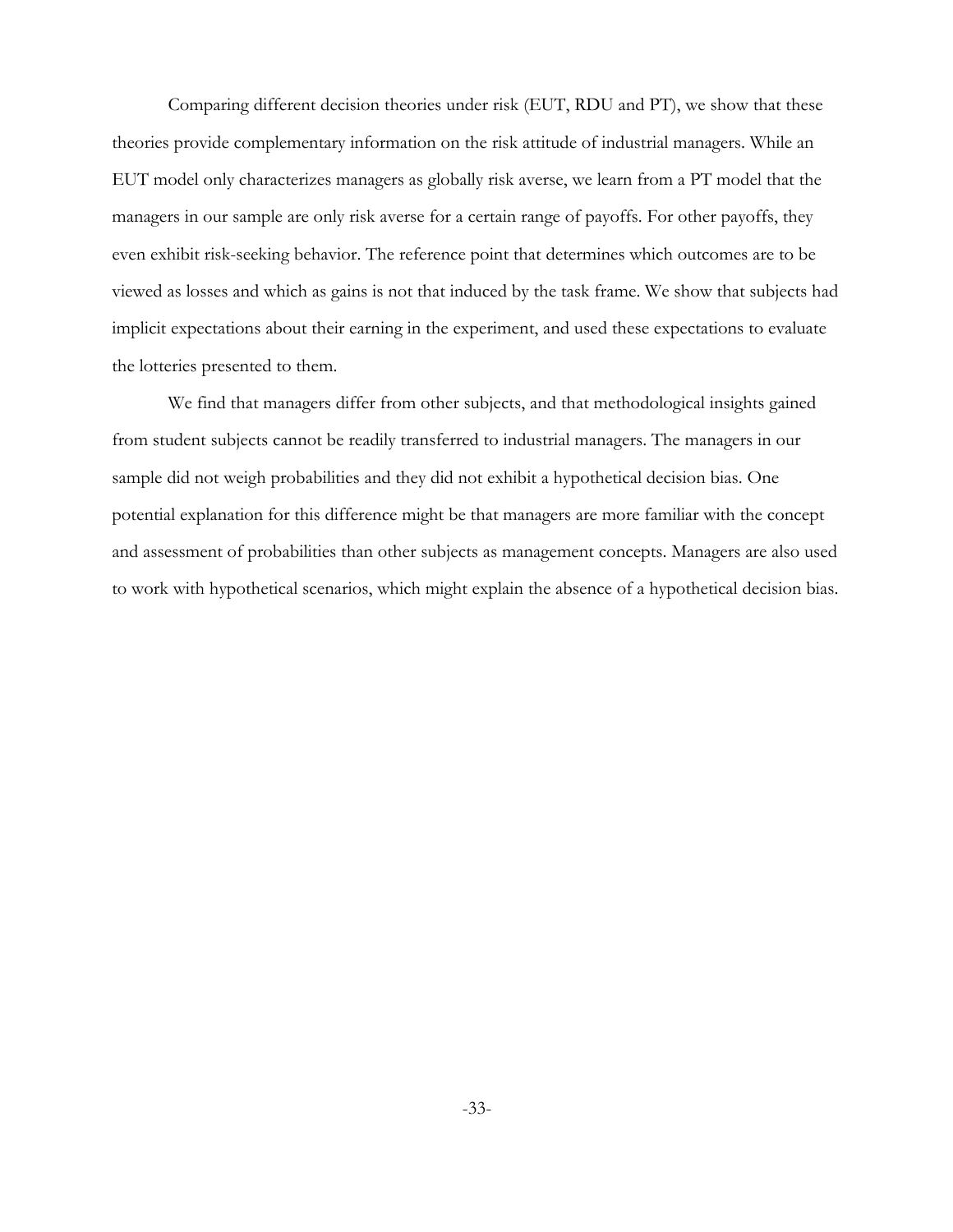## **References**

- Abdellaoui, Mohammed, "Parameter-Free Elicitation of Utility and Probability Weighting Functions," *Management Science,* 46(11), November 2000, 1497-1512.
- Abdellaoui, Mohammed; Bleichrodt, Han, and L'Haridon, Olivier, "A Tractable Method to Measure Utility and Loss Aversion Under Prospect Theory," *Journal of Risk and Uncertainty*, 36(3), June 2008, 245-266.
- Abdellaoui, Mohammed; Vossmann, Frank, and Weber Martin, "Choice-Based Elicitation and Decomposition of Decision Weights for Gains and Losses Under Uncertainty," *Management Science*, 51(9), September 2005, 1384-1399.
- Agrawal, Vipul, and Seshadri, Sridhar, "Impact of Uncertainty and Risk Aversion on Price and Order Quantity in the Newsvendor Problem," *Manufacturing & Service Operations Management*, 2(4), October 2000, 410-423.
- Andersen, Steffen; Harrison, Glenn W., and Rutström, E. Elisabet, "Choice Behavior, Asset Integration and Natural Reference Points," *Working Paper 06-04*, Department of Economics, College of Business Administration, University of Central Florida, 2006.
- Binswanger, Hans P., "Attitudes toward Risk: Experimental Measurement in Rural India," *American Journal of Agricultural Economics*, 62(3), August 1980, 395-407.
- Bleichrodt, Han, and Pinto, Jose L., "A Parameter-Free Elicitation of the Probability Weighting Function," *Management Science*, 46(11), November 2000, 1485-1496.
- Brooks, Peter, and Zank, Horst, "Loss Averse Behavior," *Journal of Risk and Uncertainty*, 31(3), December 2005, 301-325.
- Chakravarty Sujoy; Harrison, W. Glenn; Haruvy, E. Ernan, and Rutström, E. Elisabet, "Are You Risk Averse Over Other People's Money?," *Working Papers* 05-26 Department of Economics, College of Business Administration, University of Central Florida, 2005.
- Colombier, Nathalie; Boemont, D. Laurent; Lohac, Youenn, and Masclet, David, "Risk Aversion: An Experiment with Self-employed Workers and Salaried Workers," *Applied Economics Letters*, 15(10), August 2008, 791 - 795.
- Eeckhoudt Louis; Gollier, Christian, and Schlesinger, Harris, "The Risk-Averse (and Prudent) Newsboy," *Management Science*, 41(5), May 1995, 786-794.
- Etchart-Vincent, Nathalie, "Is Probability Weighting Sensitive to the Magnitude of Consequences? An Experimental Investigation on Losses," *Journal of Risk and Uncertainty*, 28(3), May 2004, 217-235.
- Elston, Julie A., Harrison, Glenn W., and Rutstrom E. Elisabet, "Experimental Economics, Entrepreneurs and The Entry Decision," *Working Paper 06-06*, Department of Economics, College of Business Administration, University of Central Florida, 2006.
- Fechner, Gustav, *Elements of Psychophysics* (New York: Holt, Rinehart & Winston, Volume 1, 1966; originally published 1860).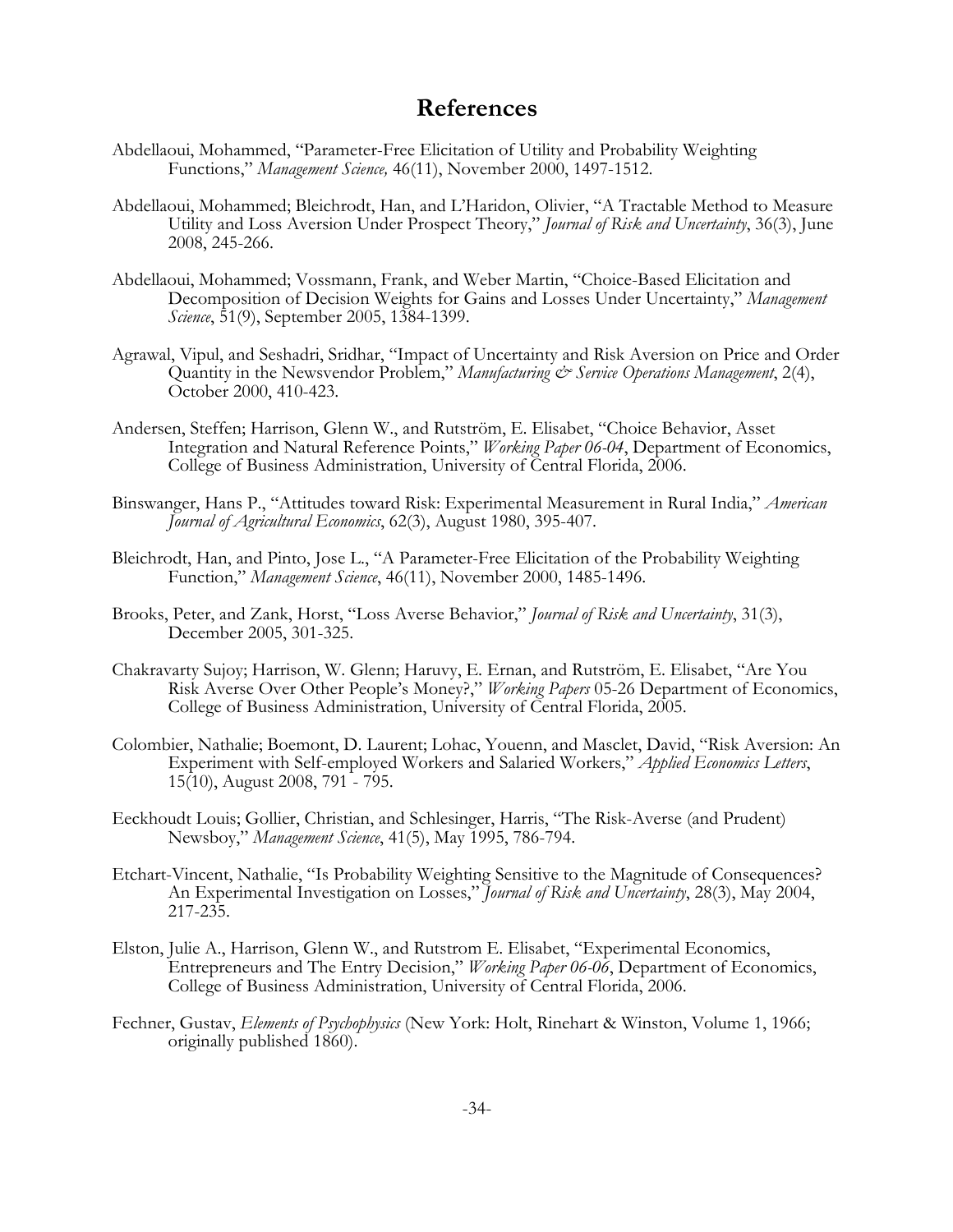- Fenna, Hein, and Van Assen, Marcel, "Measuring the Utility of Losses by Means of the Tradeoff Method," *Journal of Risk and Uncertainty*, 17(3), December 1998, 277-296.
- Gonzalez, Richard, and Wu, George, "On the Shape of the Probability Weighting Function," *Cognitive Psychology*, 38, 1999, 129-166.
- Harrison, Glenn W.; Humphrey, Steven J., and Verschoor, Arjan, "Choice Under Uncertainty: Evidence from Ethiopia, India and Uganda," *The Economic Journal*, 119, 2009 forthcoming.
- Harrison, Glenn W.; Lau, Morten I., and Rutström, E. Elisabet, "Estimating Risk Attitudes in Denmark: A Field Experiment," *Scandinavian Journal of Economics*, 109(2), June 2007, 341-368.
- Harrison, Glenn W.; Johnson, Eric; McInnes, Melayne M., and Rutström, E. Elisabet, "Risk Aversion and Incentive Effects: Comment," *American Economic Review*, 95(3), June 2005, 897- 901.
- Harrison, Glenn W.; and List, A. John, "Field Experiments," *Journal of Economic Literature*, 42(4), December 2004, 1013-1059.
- Harrison, Glenn W., and Rutström, E. Elisabet, "Expected Utility Theory *and* Prospect Theory: One Wedding and A Decent Funeral," *Experimental Economics*, 12(2), June 2009, 133-158.
- Harrison, Glenn W., and Rutström, E. Elisabet, "Risk Aversion in the Laboratory," in J.C. Cox and G.W. Harrison (eds.), *Risk Aversion in Experiments* (Bingley, UK: Emerald, Research in Experimental Economics, Volume 12, 2008).
- Hendricks, Kevin B., and Singhal, R. Vinod, "Association Between Supply Chain Glitches and Operating Performance," *Management Science*, 51(5), May 2005, 695--711.
- Hey, John D., and Orme, Chris, "Investigating Generalizations of Expected Utility Theory Using Experimental Data," *Econometrica*, 62(6), November 1994, 1291-1326.
- Holt, Charles A., and Laury, Susan K., "Risk Aversion and Incentive Effects," *American Economic Review*, 92(5), December 2002, 1644-1655.
- Holt, Charles A., and Laury, Susan K., "Risk Aversion and Incentive Effects: New Data Without Order Effects," *American Economic Review*, 95(3), June 2005, 902-912.
- Jianakoplos, Nancy A. and Bernasek, Alexandra, "Are Women More Risk Averse?," *Economic Inquiry,* 36(4), October 1998, 620-630.
- Kachelmeier, Steven J., and Shehata, Mohamed, "Examining Risk Preferences Under High Monetary Incentives: Experimental Evidence from the People's Republic of China," *American Economic Review*, 82(5), December 1992, 1120-1141.
- Kahneman, Daniel, and Tversky, Amos, "Prospect Theory: An Analysis of Decision Under Risk," *Econometrica*, 47, 1979, 263-291.
- Kliger, Doron, and Ori, Levy, "Theories of Choice under Risk: Insights from Financial Markets," *Journal of Economic Behavior & Organization*, 2009, forthcoming.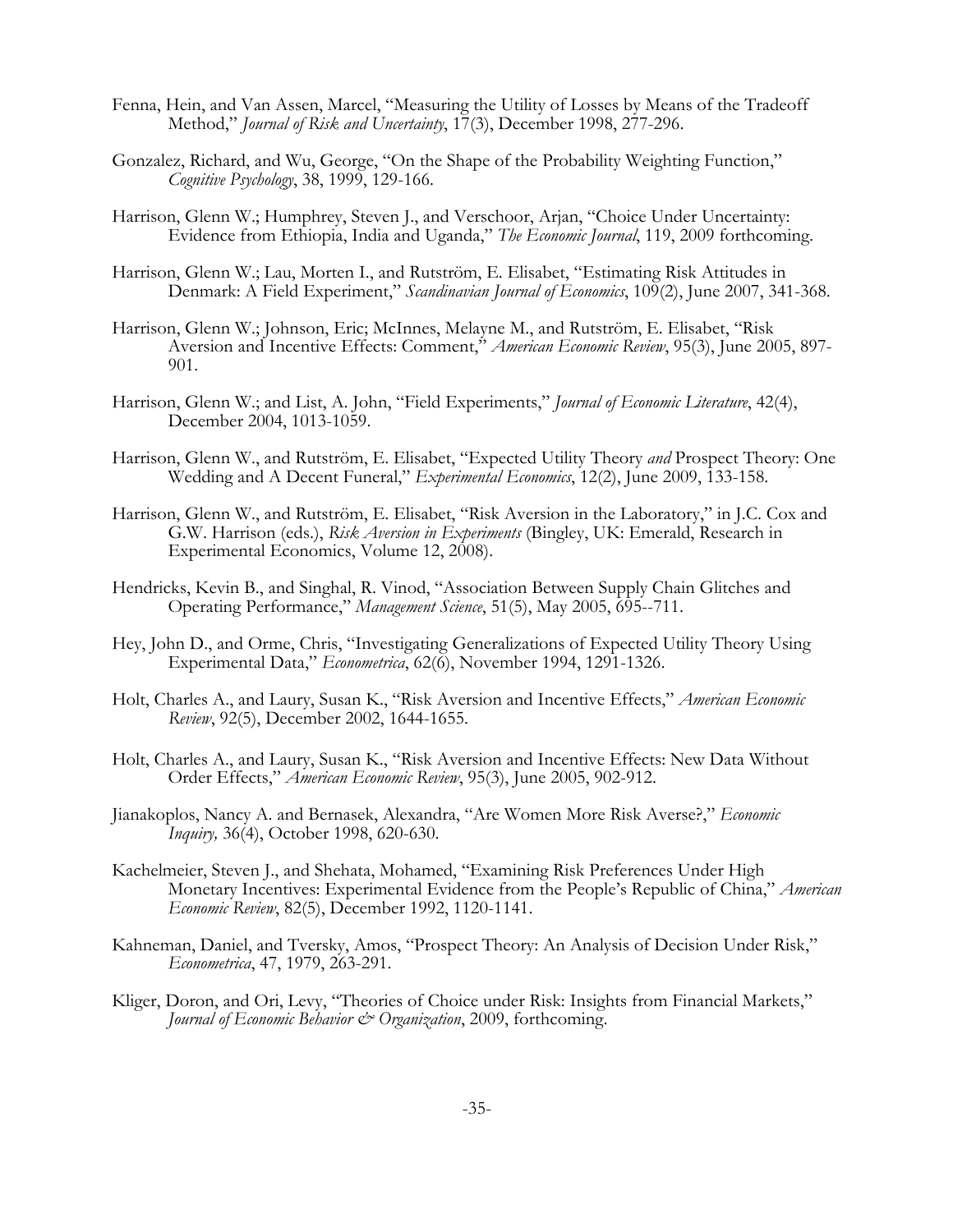- Köbberling, Veronika, and Wakker, Peter P., "An Index of Loss Aversion," *Journal of Economic Theory*, 122, 2005, 119-131.
- Saha, Atanu, "Expo-Power Utility: A Flexible Form for Absolute and Relative Risk Aversion," *American Journal of Agricultural Economics*, 75(4), November 1993, 905-913.
- Schmidt, Ulrich; Starmer, Chris, and Sugden, Robert, "Third-Generation Prospect Theory," *Journal of Risk and Uncertainty,* 36(3), June 2008, 203-223.
- Schweitzer, E. Maurice, and Cachon, P. Gérard, "Decision Bias in the Newsvendor Problem with a Known Demand Distribution: Experimental Evidence," *Management Science*, 46(3), March 2000, 404-420.
- Tversky, Amos, and Kahneman, Daniel, "Advances in Prospect Theory: Cumulative Representations of Uncertainty," *Journal of Risk & Uncertainty*, 5, 1992, 297-323.
- Wilcox, Nathaniel T., "Predicting Individual Risky Choices Out-of-Context: A Critical Stochastic Modeling Primer and Monte Carlo Study," in J. Cox and G.W. Harrison (eds.), *Risk Aversion in Experiments* (Bingley, UK: Emerald, Research in Experimental Economics, Volume 12, 2008).
- van Notten, Philip, "Scenario Development: A Typology of Approaches" in OECD (ed.) *Schooling for Tomorrow Think Scenarios, Rethink Education,* OECD Education & Skills, 2006(6), July 2006, 66-92.
- Wu, George, and Gonzalez, Richard, "Curvature of the probability weighting function," *Management Science*, 42(12), December 1996, 1676–90.
- Yaari, Menahem E., "The Dual Theory of Choice under Risk," *Econometrica*, 55(1), January 1987, 95-115.